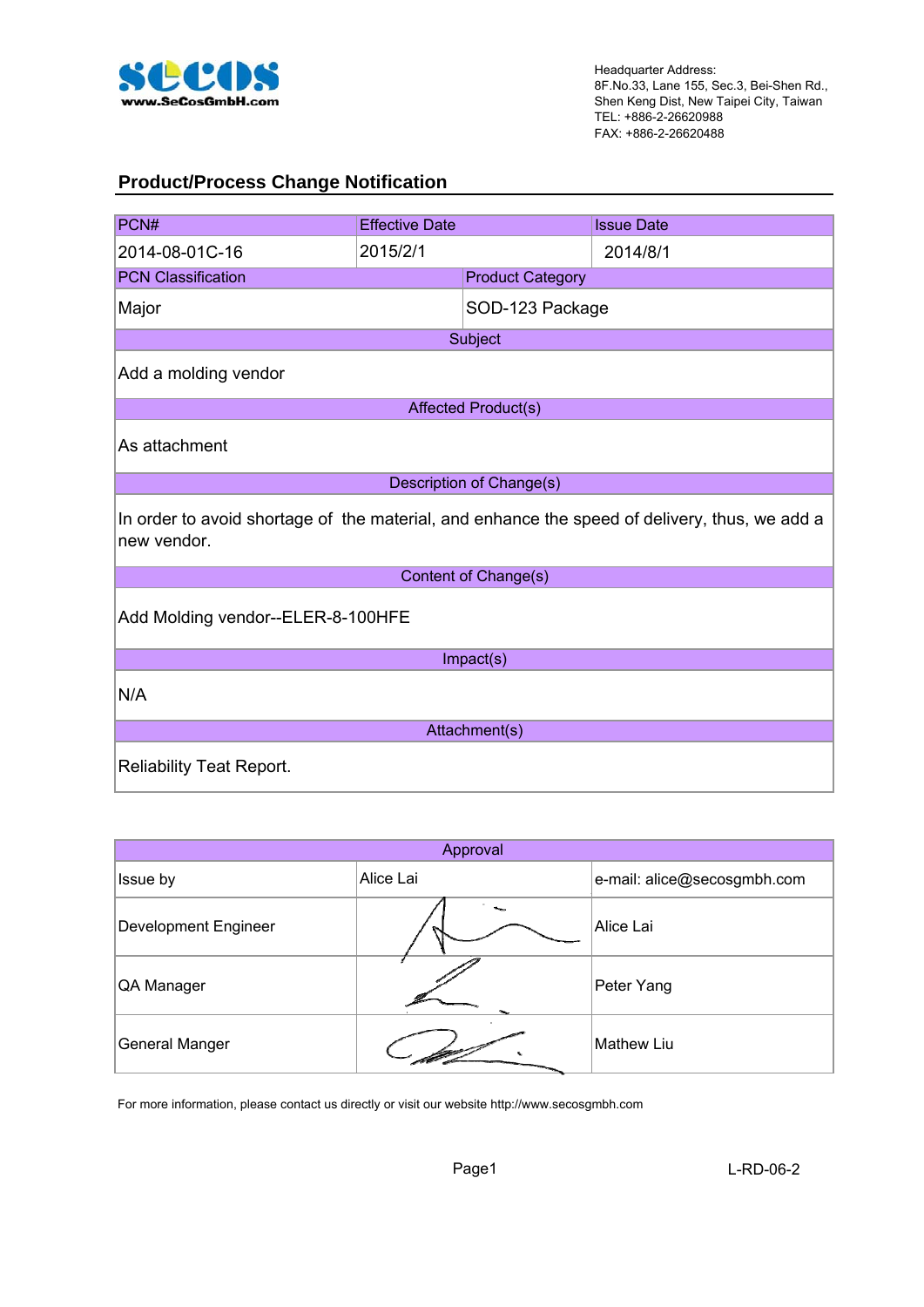

Headquarter Address: 8F.No.33, Lane 155, Sec.3, Bei-Shen Rd., Shen Keng Dist, New Taipei City, Taiwan TEL: +886-2-26620988 FAX: +886-2-26620488

#### Affected Products

| SCS0520P         | BAT54P               |
|------------------|----------------------|
| SCS0530P         | BAT42W               |
| SCS0540P         | BAT43W               |
| SCS0560P         | SD103BW              |
| <b>SCS05100P</b> | SD101CW              |
| SCS120P          | SD103AW              |
| SCS130P          | SD101BW              |
| SCS140P          | SD101AW              |
| SCS160P          | BAT46W               |
| <b>SCS1100P</b>  | 1N4148W              |
| SCS220P          | BAV16P               |
| SCS230P          | 1N4448W              |
| SCS240P          | BAS116W              |
| SCS0520LP        | MMSD914              |
| SCS0530LP        | BAV19P               |
| SCS0540LP        | BAV20P               |
| SCK140LP         | BAV21P               |
| SCK120LP         | MMSZ46xx Series      |
| SCK220LP         | <b>BZT52C Series</b> |
| SD103CW          | MMSZ52xxB Series     |
|                  |                      |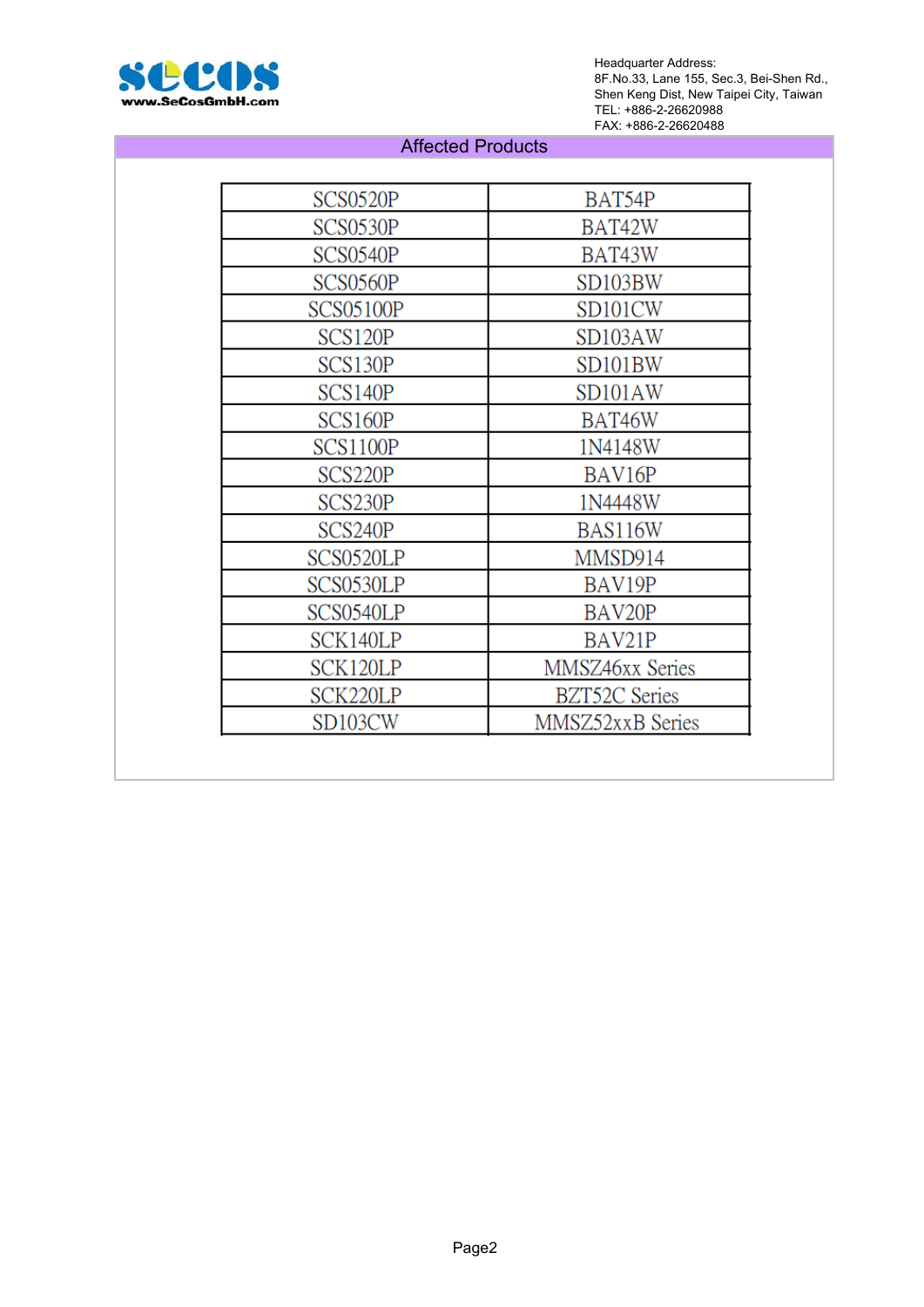

# **Reliability Testing Summary Report**

| Date: 2014/06/30                                                         | Document No.: SH14 -06-31   |                                                                                                            |        |                                 |                                     |                        |               |
|--------------------------------------------------------------------------|-----------------------------|------------------------------------------------------------------------------------------------------------|--------|---------------------------------|-------------------------------------|------------------------|---------------|
| <b>Test Item</b>                                                         | P/N                         | <b>Test Condition</b>                                                                                      | (LTPD) | <b>Sample</b><br><b>Numbers</b> | <b>Allow Fall</b><br><b>Numbers</b> | Fall<br><b>Numbers</b> | <b>Result</b> |
| <b>HTRB</b><br><b>High Temp</b><br><b>Reverse Bias</b>                   | <b>SCS1100P</b>             | $100 \pm 5^{\circ}$ C, $100\%$ VR,<br>$T = 1000$ hrs                                                       |        | 77                              | $\pmb{0}$                           | $\mathbf 0$            | <b>ACC</b>    |
| <b>HTSL</b><br><b>High Temperature</b><br>Storage Life                   | <b>SCS1100P</b>             | $150^{\circ}$ C, T = 1000 hrs                                                                              | 77     |                                 | $\pmb{0}$                           | $\pmb{0}$              | <b>ACC</b>    |
| <b>PCT</b><br>Pressure Cooker<br>Test                                    | <b>SCS1100P</b>             | 121°C, 29.7PSIG,<br>77<br>168 hrs                                                                          |        |                                 | $\mathbf 0$                         | $\mathbf 0$            | <b>ACC</b>    |
| <b>TCT</b><br>Temperature Cycle<br><b>Test</b>                           | <b>SCS1100P</b>             | $-55^{\circ}$ C/30min,<br>150℃/30min,<br>For 1000 Cycle                                                    |        | 77                              | $\pmb{0}$                           | $\pmb{0}$              | <b>ACC</b>    |
| <b>THT</b><br><b>High Temperature</b><br><b>High Humidity</b><br>Test    | <b>SCS1100P</b>             | $85 \pm 2^{\circ}$ C, RH= $85 \pm 5\%$ ,<br>1000 hrs                                                       |        | 77                              | $\mathbf 0$                         | $\pmb{0}$              | <b>ACC</b>    |
| H3TRB<br>High Temper High<br><b>Humidity Reverse</b><br><b>Bies Test</b> | <b>SCS1100P</b>             | $85 \pm 2^{\circ}$ C, RH= $85 \pm 5\%$ ,<br>1000 hrs                                                       |        | 77                              | $\pmb{0}$                           | $\mathbf 0$            | <b>ACC</b>    |
| Solderability                                                            | <b>SCS1100P</b>             | $245 \pm 5^{\circ}$ C, 5Sec the<br>inspected area of each<br>lead must have 95%<br>solder coverage minimum |        | 10                              | $\mathbf 0$                         | $\mathbf 0$            | <b>ACC</b>    |
|                                                                          |                             |                                                                                                            |        |                                 |                                     |                        |               |
| Judgment:                                                                |                             |                                                                                                            |        |                                 |                                     |                        |               |
| qualified                                                                | unqualified                 | Testing Start Date: 2014.05.05 Testing End Date: 2014.06.30                                                |        |                                 |                                     |                        |               |
|                                                                          |                             |                                                                                                            |        |                                 |                                     |                        |               |
| Tester: Leo Hsia                                                         | <b>Approval: Peter Yang</b> |                                                                                                            |        |                                 |                                     |                        |               |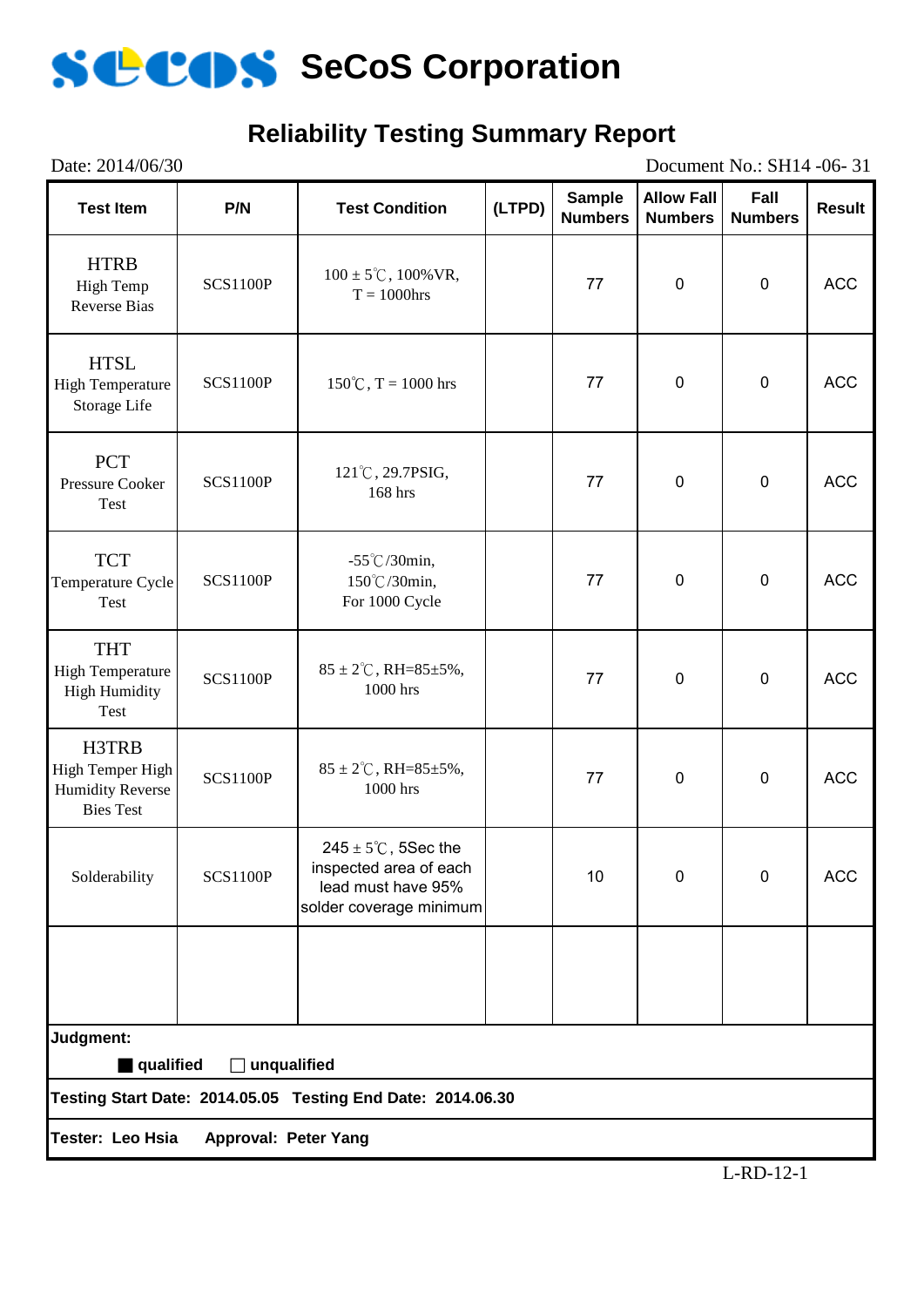

## **Electrical Test Data**

Report No : T140630-031 Part No : SCS1100P Test Equipment: JUNO Test System DTS-1000 Test Condition: 25℃ Test Date: 2014.05.05 ~ 2014.05.05 Test Standard : Specifications Operator: Leo Hsia Test Condition : VF<830mV@IF=1A, VB>100V@I=1mA, IR<50uA@VR=100V

| N <sub>o</sub> | VF(mV)  | VB (V) | IR(uA)               |
|----------------|---------|--------|----------------------|
| $\mathbf{1}$   | 798.7mV | 111.3V | 0.976uA              |
| $\overline{2}$ | 795.1mV | 109.4V | $0.965$ uA           |
| 3              | 796.6mV | 111.8V | 0.844uA              |
| $\overline{4}$ | 796.9mV | 115.0V | 0.951uA              |
| 5              | 793.8mV | 115.6V | 1.116uA              |
| 6              | 800.3mV | 111.6V | 1.152uA              |
| $\overline{7}$ | 798.7mV | 115.1V | 1.083uA              |
| 8              | 791.4mV | 110.5V | 0.923uA              |
| 9              | 799.4mV | 115.0V | 1.053uA              |
| 10             | 800.6mV | 111.4V | 0.974uA              |
| 11             | 793.5mV | 110.8V | 0.893uA              |
| 12             | 794.9mV | 115.6V | 1.002uA              |
| 13             | 799.9mV | 115.1V | 0.923uA              |
| 14             | 797.9mV | 113.6V | 1.041uA              |
| 15             | 797.1mV | 109.6V | 0.933uA              |
| 16             | 793.6mV | 110.6V | 1.061uA              |
| 17             | 793.2mV | 115.5V | 0.868uA              |
| 18             | 792.3mV | 110.0V | 1.132uA              |
| 19             | 797.6mV | 113.5V | 0.896 <sub>u</sub> A |
| 20             | 790.9mV | 110.5V | 1.033uA              |
| 21             | 792.4mV | 112.9V | 1.019uA              |
| 22             | 790.7mV | 112.7V | 1.140uA              |
| 23             | 799.2mV | 115.6V | 1.012uA              |
| 24             | 791.4mV | 115.4V | 1.125uA              |
| 25             | 793.1mV | 109.7V | 0.955uA              |
| 26             | 792.8mV | 115.2V | 0.935uA              |
| 27             | 791.6mV | 115.2V | 0.960 <sub>u</sub> A |
| 28             | 793.3mV | 115.7V | 0.978uA              |
| 29             | 790.9mV | 111.5V | 1.037uA              |
| 30             | 793.9mV | 115.4V | 1.130uA              |
| 31             | 798.5mV | 111.3V | 0.947uA              |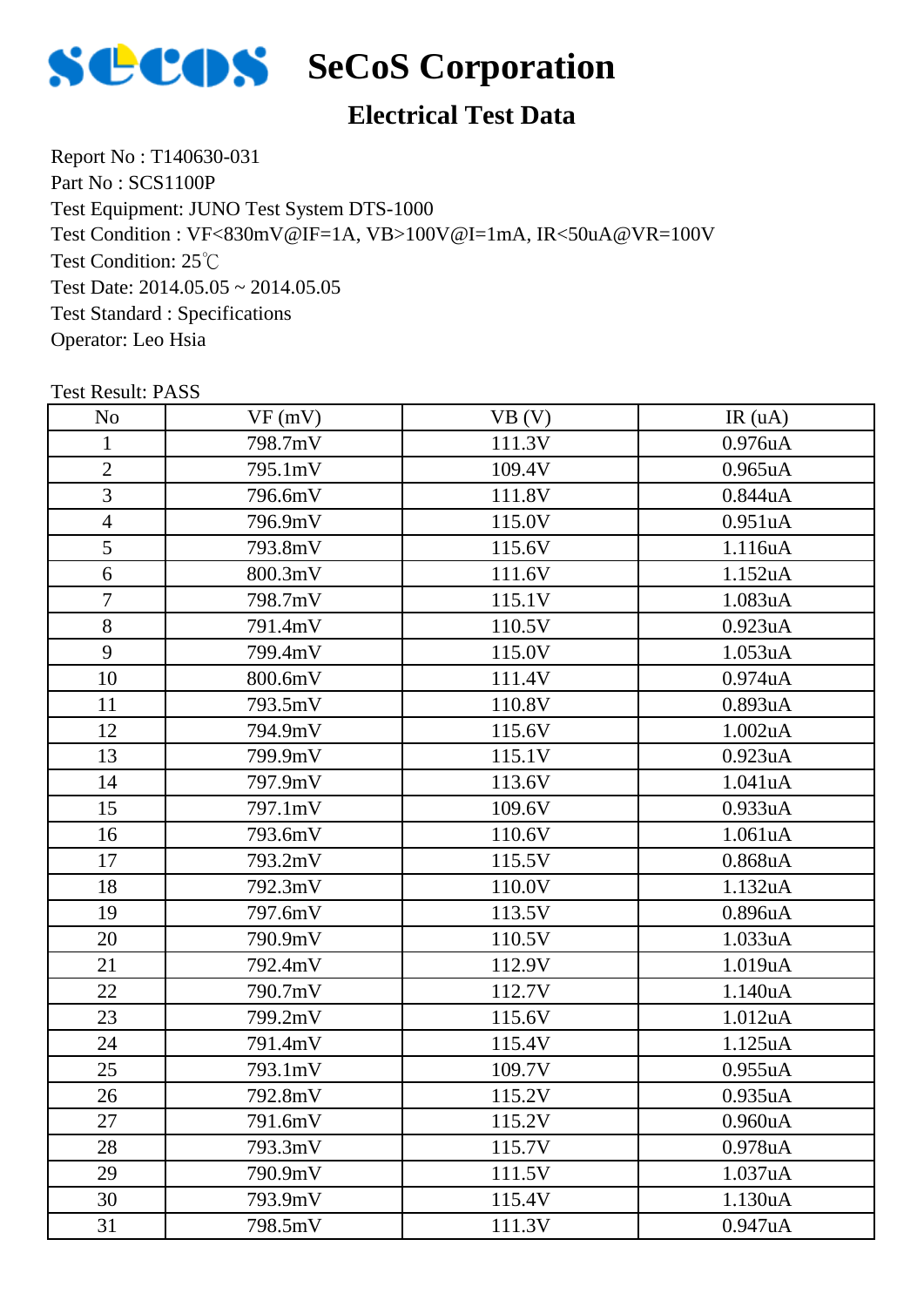

### **Electrical Test Data**

Report No : T140630-031 Part No : SCS1100P Test Equipment: JUNO Test System DTS-1000 Test Condition: 25℃ Test Date: 2014.05.05 ~ 2014.05.05 Test Standard : Specifications Operator: Leo Hsia Test Condition : VF<830mV@IF=1A, VB>100V@I=1mA, IR<50uA@VR=100V

| N <sub>o</sub> | VF(mV)  | VB (V) | IR(uA)               |
|----------------|---------|--------|----------------------|
| 32             | 795.2mV | 112.0V | 0.845uA              |
| 33             | 793.4mV | 113.6V | 1.137uA              |
| 34             | 793.0mV | 113.6V | 1.108uA              |
| 35             | 801.3mV | 112.1V | 0.937uA              |
| 36             | 799.6mV | 112.1V | 1.078uA              |
| 37             | 790.5mV | 110.8V | 1.078uA              |
| 38             | 798.9mV | 111.0V | 0.984uA              |
| 39             | 793.3mV | 109.6V | $0.904$ u $A$        |
| 40             | 792.5mV | 111.4V | 1.097uA              |
| 41             | 798.5mV | 113.1V | 1.155uA              |
| 42             | 796.2mV | 115.6V | 1.109uA              |
| 43             | 800.7mV | 114.9V | 1.111uA              |
| 44             | 790.6mV | 115.2V | 1.058uA              |
| 45             | 800.4mV | 109.8V | 1.052 <sub>u</sub> A |
| 46             | 797.8mV | 111.2V | 0.873uA              |
| 47             | 800.2mV | 113.5V | 1.014uA              |
| 48             | 796.6mV | 112.0V | 0.945uA              |
| 49             | 796.1mV | 110.5V | 0.937uA              |
| 50             | 791.1mV | 113.1V | 0.956uA              |
| 51             | 792.8mV | 114.5V | 1.030uA              |
| 52             | 801.0mV | 109.7V | 1.002uA              |
| 53             | 798.2mV | 109.9V | 0.885uA              |
| 54             | 791.7mV | 110.9V | 1.015uA              |
| 55             | 798.2mV | 112.7V | 1.009uA              |
| 56             | 796.3mV | 115.0V | 0.928uA              |
| 57             | 801.4mV | 114.9V | $0.885$ uA           |
| 58             | 793.4mV | 115.6V | 0.961uA              |
| 59             | 801.0mV | 113.9V | 1.158uA              |
| 60             | 796.2mV | 114.0V | $0.885$ uA           |
| 61             | 797.4mV | 115.4V | 0.956 <sub>u</sub> A |
| 62             | 793.2mV | 115.1V | 1.148uA              |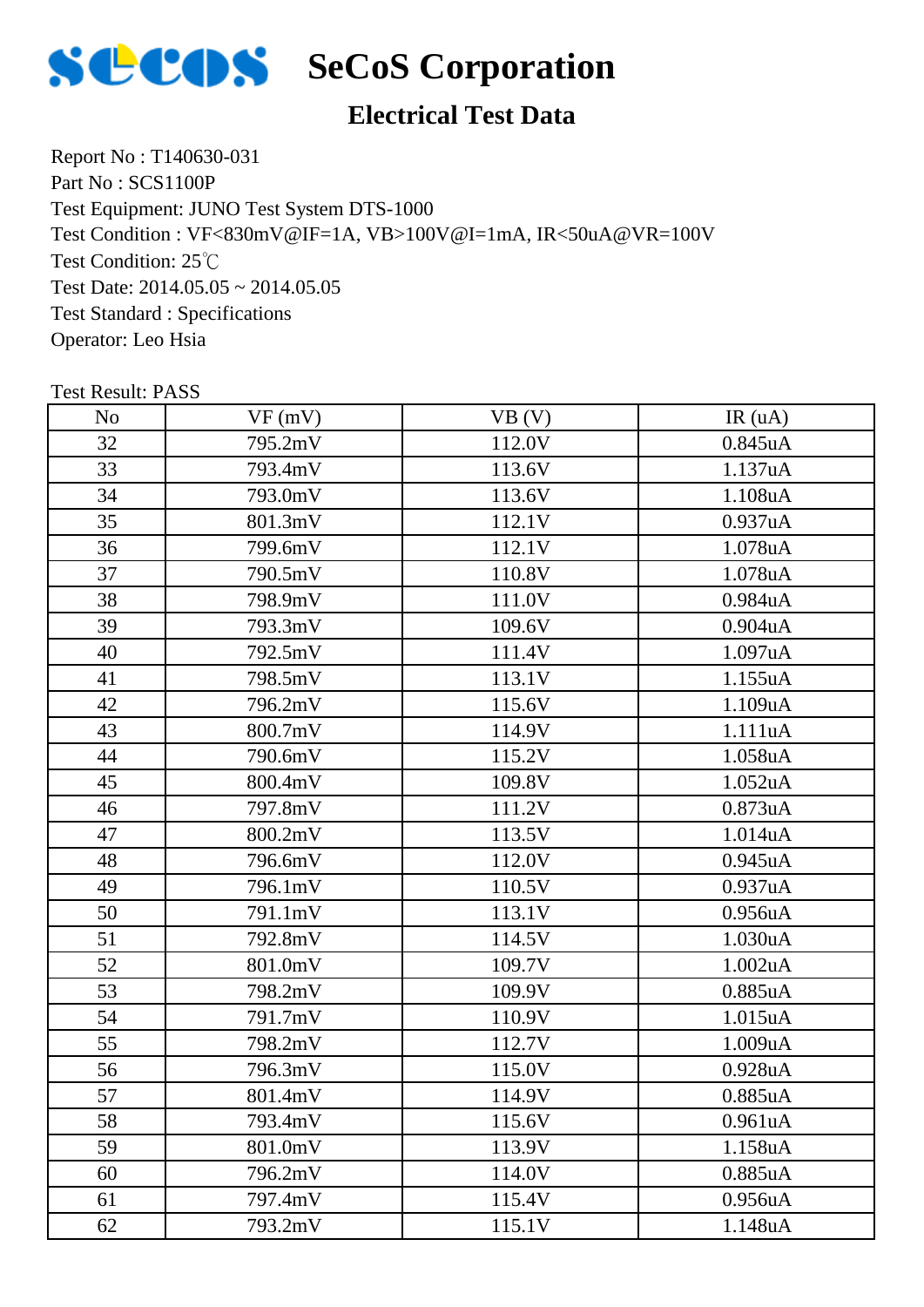

### **Electrical Test Data**

Report No : T140630-031 Part No : SCS1100P Test Equipment: JUNO Test System DTS-1000 Test Condition: 25℃ Test Date:  $2014.05.05 \approx 2014.05.05$ Test Standard : Specifications Operator: Leo Hsia Test Condition : VF<830mV@IF=1A, VB>100V@I=1mA, IR<50uA@VR=100V

Test Result: PASS

| N <sub>o</sub> | VF(mV)  | VB (V) | IR(uA)     |
|----------------|---------|--------|------------|
| 63             | 799.2mV | 114.9V | 0.882uA    |
| 64             | 795.6mV | 110.1V | 1.145uA    |
| 65             | 793.7mV | 110.2V | 0.890uA    |
| 66             | 799.8mV | 111.6V | $0.945$ uA |
| 67             | 793.3mV | 113.4V | 1.114uA    |
| 68             | 799.3mV | 109.7V | 0.918uA    |
| 69             | 793.3mV | 111.5V | 1.008uA    |
| 70             | 800.7mV | 110.5V | 1.084uA    |
| 71             | 799.9mV | 110.5V | 1.004uA    |
| 72             | 796.9mV | 111.5V | 1.161uA    |
| 73             | 796.2mV | 111.6V | 1.132uA    |
| 74             | 795.8mV | 111.5V | 1.016uA    |
| 75             | 796.5mV | 113.7V | 1.038uA    |
| 76             | 796.3mV | 114.8V | 1.094uA    |
| 77             | 799.4mV | 110.5V | 1.127uA    |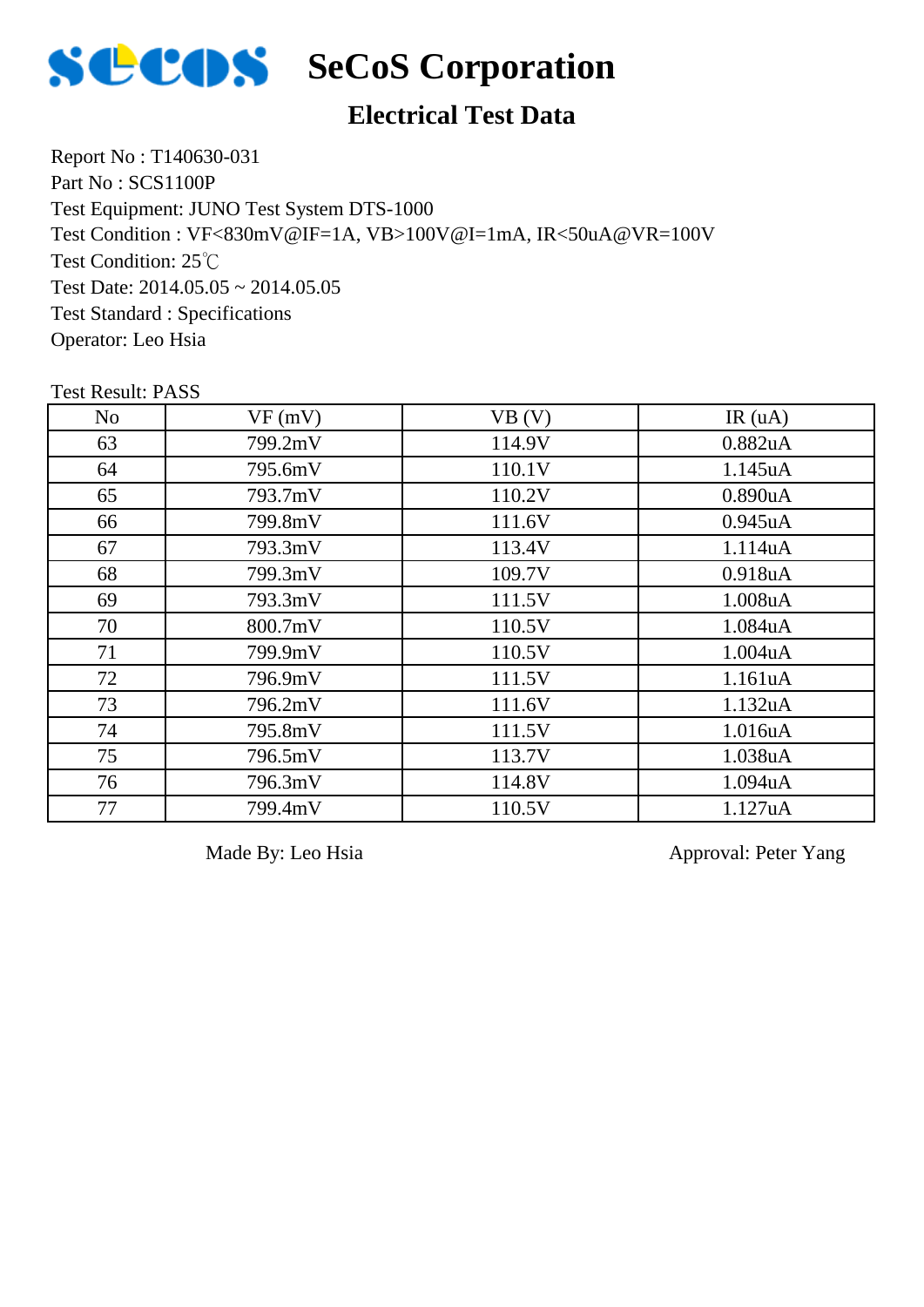

### **High Temperature Reverse Bias Test Data**

Report No : T140630-031 Part No : SCS1100P Test Equipment: JUNO Test System DTS-1000 Test Condition:  $100 \pm 5^{\circ}$ C,  $100\%$  VR, T = 1000 hrs Test Date: 2014.05.05 ~ 2014.06.15 Test Standard : JESD22 STANDARD Method-A108 Operator: Leo Hsia Test Condition : VF<830mV@IF=1A, VB>100V@I=1mA, IR<50uA@VR=100V

|                | <b>Before</b> |        |                      | After   |        |                      |
|----------------|---------------|--------|----------------------|---------|--------|----------------------|
| N <sub>o</sub> | VF(mV)        | VB(V)  | IR(uA)               | VF(mV)  | VB (V) | IR $(uA)$            |
| 1              | 795.8mV       | 115.0V | 1.136uA              | 792.8mV | 110.0V | 1.043uA              |
| $\overline{2}$ | 794.2mV       | 110.8V | $0.904$ u $A$        | 800.0mV | 113.8V | 0.856 <sub>u</sub> A |
| 3              | 790.7mV       | 110.3V | 1.084uA              | 790.7mV | 115.4V | 1.003uA              |
| $\overline{4}$ | 798.8mV       | 115.0V | 1.132uA              | 794.3mV | 113.6V | 0.968uA              |
| 5              | 799.6mV       | 114.7V | 1.132uA              | 794.3mV | 112.0V | 0.933uA              |
| 6              | 791.6mV       | 109.5V | 0.844uA              | 801.5mV | 114.5V | 0.912 <sub>u</sub> A |
| $\overline{7}$ | 797.9mV       | 114.8V | 0.918uA              | 795.6mV | 112.0V | 1.121uA              |
| 8              | 794.7mV       | 114.7V | 1.109uA              | 798.4mV | 111.6V | 1.163uA              |
| 9              | 799.3mV       | 115.5V | 1.126uA              | 797.6mV | 113.8V | 0.939uA              |
| 10             | 792.4mV       | 112.6V | 0.879uA              | 795.5mV | 114.0V | 1.005 <sub>u</sub> A |
| 11             | 797.3mV       | 111.9V | 1.044uA              | 800.5mV | 115.2V | 1.151uA              |
| 12             | 797.0mV       | 112.0V | 0.878uA              | 799.1mV | 110.8V | 1.145uA              |
| 13             | 794.1mV       | 110.1V | 0.913uA              | 796.5mV | 109.8V | 0.957uA              |
| 14             | 791.2mV       | 112.6V | 1.116uA              | 799.3mV | 114.2V | 1.109uA              |
| 15             | 797.5mV       | 109.9V | 0.951uA              | 801.5mV | 111.0V | 1.167uA              |
| 16             | 792.7mV       | 114.3V | 0.944uA              | 798.8mV | 113.0V | 1.085uA              |
| 17             | 796.0mV       | 112.1V | 1.124uA              | 790.6mV | 114.2V | 0.830 <sub>u</sub> A |
| 18             | 797.1mV       | 114.9V | 0.918 <sub>u</sub> A | 791.4mV | 115.4V | 1.097uA              |
| 19             | 799.2mV       | 113.5V | 1.148uA              | 800.3mV | 115.2V | $0.864$ u $A$        |
| 20             | 791.4mV       | 111.7V | 0.876 <sub>u</sub> A | 799.3mV | 110.7V | 0.901uA              |
| 21             | 795.0mV       | 113.4V | 1.012 <sub>u</sub> A | 796.5mV | 114.6V | 0.999uA              |
| 22             | 792.7mV       | 113.4V | 1.134uA              | 792.8mV | 111.2V | 0.899uA              |
| 23             | 796.8mV       | 113.4V | 0.842 <sub>u</sub> A | 798.5mV | 114.7V | 0.863uA              |
| 24             | 798.5mV       | 109.6V | 0.857uA              | 795.2mV | 111.2V | 0.855uA              |
| 25             | 794.8mV       | 115.1V | 1.142uA              | 792.5mV | 115.0V | 0.969uA              |
| 26             | 792.0mV       | 114.6V | 0.901 <sub>u</sub> A | 793.4mV | 109.6V | 0.888uA              |
| 27             | 800.7mV       | 113.0V | 0.973uA              | 799.2mV | 115.5V | 1.114uA              |
| 28             | 798.2mV       | 113.5V | 0.903uA              | 798.4mV | 110.1V | 0.878uA              |
| 29             | 799.3mV       | 113.9V | $0.903$ uA           | 796.3mV | 110.0V | 1.106uA              |
| 30             | 799.1mV       | 113.0V | 1.126uA              | 794.2mV | 110.8V | 0.922uA              |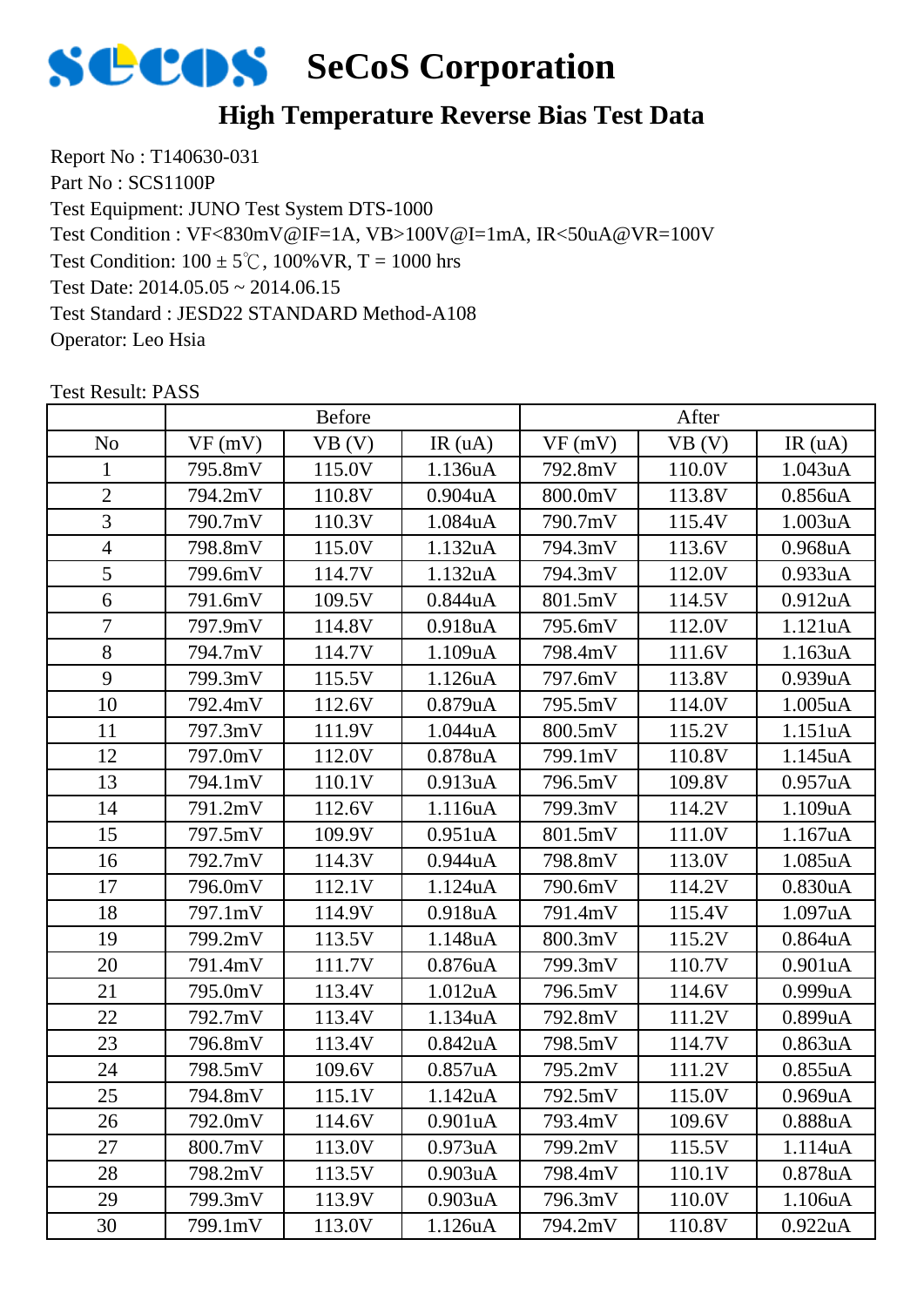

### **High Temperature Reverse Bias Test Data**

Report No : T140630-031 Part No : SCS1100P Test Equipment: JUNO Test System DTS-1000 Test Condition:  $100 \pm 5^{\circ}$ C,  $100\%$  VR, T = 1000 hrs Test Date: 2014.05.05 ~ 2014.06.15 Test Standard : JESD22 STANDARD Method-A108 Operator: Leo Hsia Test Condition : VF<830mV@IF=1A, VB>100V@I=1mA, IR<50uA@VR=100V

|                | <b>Before</b> |        |                      | After   |        |                      |
|----------------|---------------|--------|----------------------|---------|--------|----------------------|
| N <sub>o</sub> | VF(mV)        | VB (V) | IR(uA)               | VF(mV)  | VB(V)  | IR(uA)               |
| 31             | 793.7mV       | 109.4V | 1.155uA              | 793.6mV | 114.0V | 0.973uA              |
| 32             | 798.1mV       | 115.4V | 1.112uA              | 800.1mV | 113.8V | 1.110uA              |
| 33             | 792.1mV       | 112.1V | 0.899uA              | 795.4mV | 115.3V | 1.132uA              |
| 34             | 796.6mV       | 115.6V | 1.168uA              | 792.1mV | 109.9V | 1.129uA              |
| 35             | 794.4mV       | 109.7V | 1.155uA              | 800.1mV | 109.7V | 0.968 <sub>u</sub> A |
| 36             | 795.7mV       | 110.3V | 1.118uA              | 797.2mV | 114.3V | 0.943uA              |
| 37             | 800.2mV       | 112.2V | 1.106uA              | 799.0mV | 109.8V | 1.050uA              |
| 38             | 801.3mV       | 110.3V | $0.965$ uA           | 799.3mV | 115.5V | 0.983uA              |
| 39             | 790.7mV       | 115.5V | 0.945 <sub>u</sub> A | 794.1mV | 114.1V | 0.922uA              |
| 40             | 792.6mV       | 112.1V | 0.862 <sub>u</sub> A | 793.8mV | 113.3V | 0.952 <sub>u</sub> A |
| 41             | 793.2mV       | 115.7V | $1.045$ uA           | 793.2mV | 109.9V | 0.945 <sub>u</sub> A |
| 42             | 798.5mV       | 109.5V | 1.110uA              | 794.0mV | 114.0V | 0.987uA              |
| 43             | 800.7mV       | 113.0V | 1.155uA              | 797.2mV | 112.9V | 0.911uA              |
| 44             | 797.1mV       | 111.5V | 1.144uA              | 792.8mV | 114.8V | 1.069uA              |
| 45             | 794.3mV       | 115.4V | 1.097uA              | 792.0mV | 113.1V | 0.845uA              |
| 46             | 792.9mV       | 110.5V | 0.862 <sub>u</sub> A | 800.9mV | 115.4V | 0.883uA              |
| 47             | 792.9mV       | 114.2V | 0.916 <sub>u</sub> A | 794.2mV | 112.1V | 1.161uA              |
| 48             | 793.8mV       | 109.8V | 0.826 <sub>u</sub> A | 798.0mV | 115.5V | 0.883uA              |
| 49             | 798.0mV       | 115.3V | 1.088uA              | 794.8mV | 114.3V | 0.902uA              |
| 50             | 790.7mV       | 112.7V | 0.858uA              | 798.7mV | 110.7V | 0.943 <sub>u</sub> A |
| 51             | 794.2mV       | 112.4V | 0.921uA              | 791.1mV | 114.6V | 0.937uA              |
| 52             | 791.9mV       | 110.5V | 1.043uA              | 797.1mV | 113.5V | 0.873 <sub>u</sub> A |
| 53             | 799.9mV       | 110.7V | 0.866uA              | 797.7mV | 114.2V | 0.902 <sub>u</sub> A |
| 54             | 793.5mV       | 110.2V | 0.839uA              | 793.2mV | 111.3V | 0.853uA              |
| 55             | 801.1mV       | 114.7V | 0.937uA              | 800.7mV | 109.6V | 1.145uA              |
| 56             | 800.9mV       | 112.0V | 1.046 <sub>u</sub> A | 793.4mV | 112.9V | 1.088uA              |
| 57             | 793.2mV       | 115.3V | 0.906 <sub>u</sub> A | 800.7mV | 113.8V | 1.004 <sub>u</sub> A |
| 58             | 792.5mV       | 113.9V | 0.867uA              | 798.5mV | 110.6V | 0.970 <sub>u</sub> A |
| 59             | 795.5mV       | 112.0V | 0.895uA              | 797.4mV | 111.0V | 1.009uA              |
| 60             | 797.6mV       | 112.8V | 1.160uA              | 796.3mV | 115.3V | 1.134 <sub>u</sub> A |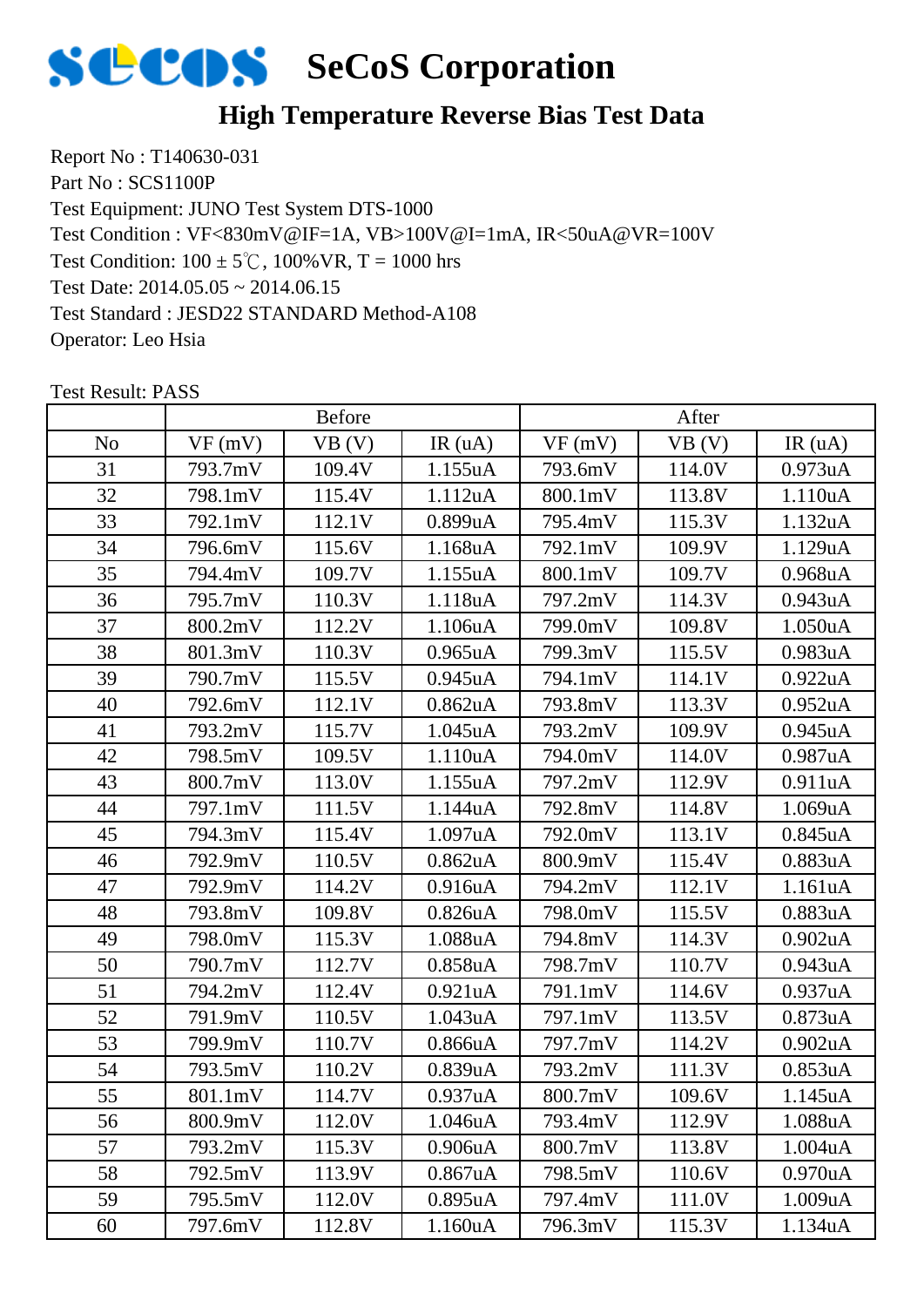

### **High Temperature Reverse Bias Test Data**

Report No : T140630-031 Part No : SCS1100P Test Equipment: JUNO Test System DTS-1000 Test Condition:  $100 \pm 5^{\circ}$ C,  $100\%$  VR, T = 1000 hrs Test Date: 2014.05.05 ~ 2014.06.15 Test Standard : JESD22 STANDARD Method-A108 Operator: Leo Hsia Test Condition : VF<830mV@IF=1A, VB>100V@I=1mA, IR<50uA@VR=100V

No |  $VF(mV)$  |  $VB(V)$  |  $IR(uA)$  |  $VF(mV)$  |  $VB(V)$  |  $IR(uA)$ Before After 61 | 793.3mV | 111.8V | 1.086uA | 801.1mV | 114.6V | 0.848uA 62 799.9mV 110.2V 0.927uA 798.0mV 109.6V 0.839uA 63 | 797.0mV | 111.9V | 1.099uA | 800.8mV | 111.4V | 1.149uA 64 798.3mV 109.8V 1.025uA 792.5mV 113.8V 1.121uA 65 801.1mV 114.3V 0.834uA 795.4mV 114.0V 0.987uA 66 795.6mV 110.1V 0.980uA 799.5mV 112.7V 1.133uA 67 793.8mV 113.9V 1.100uA 798.0mV 112.5V 0.953uA 68 791.2mV 113.7V 0.904uA 793.8mV 111.3V 0.855uA 69 790.6mV 114.0V 0.897uA 796.3mV 111.5V 1.169uA 70 | 800.6mV | 111.5V | 0.964uA | 791.0mV | 115.1V | 0.968uA 71 799.1mV 113.9V 0.827uA 790.8mV 112.8V 1.135uA 72 | 801.4mV | 111.6V | 1.013uA | 797.0mV | 112.2V | 0.933uA 73 | 801.4mV | 114.4V | 0.834uA | 798.4mV | 111.0V | 1.018uA 74 796.6mV 113.5V 1.081uA 797.0mV 112.1V 1.016uA 75 794.1mV 112.9V 1.039uA 790.7mV 114.7V 1.085uA 76 797.9mV 112.1V 0.979uA 791.9mV 113.1V 1.139uA 77 799.4mV 112.4V 0.828uA 798.2mV 111.3V 0.927uA

Test Result: PASS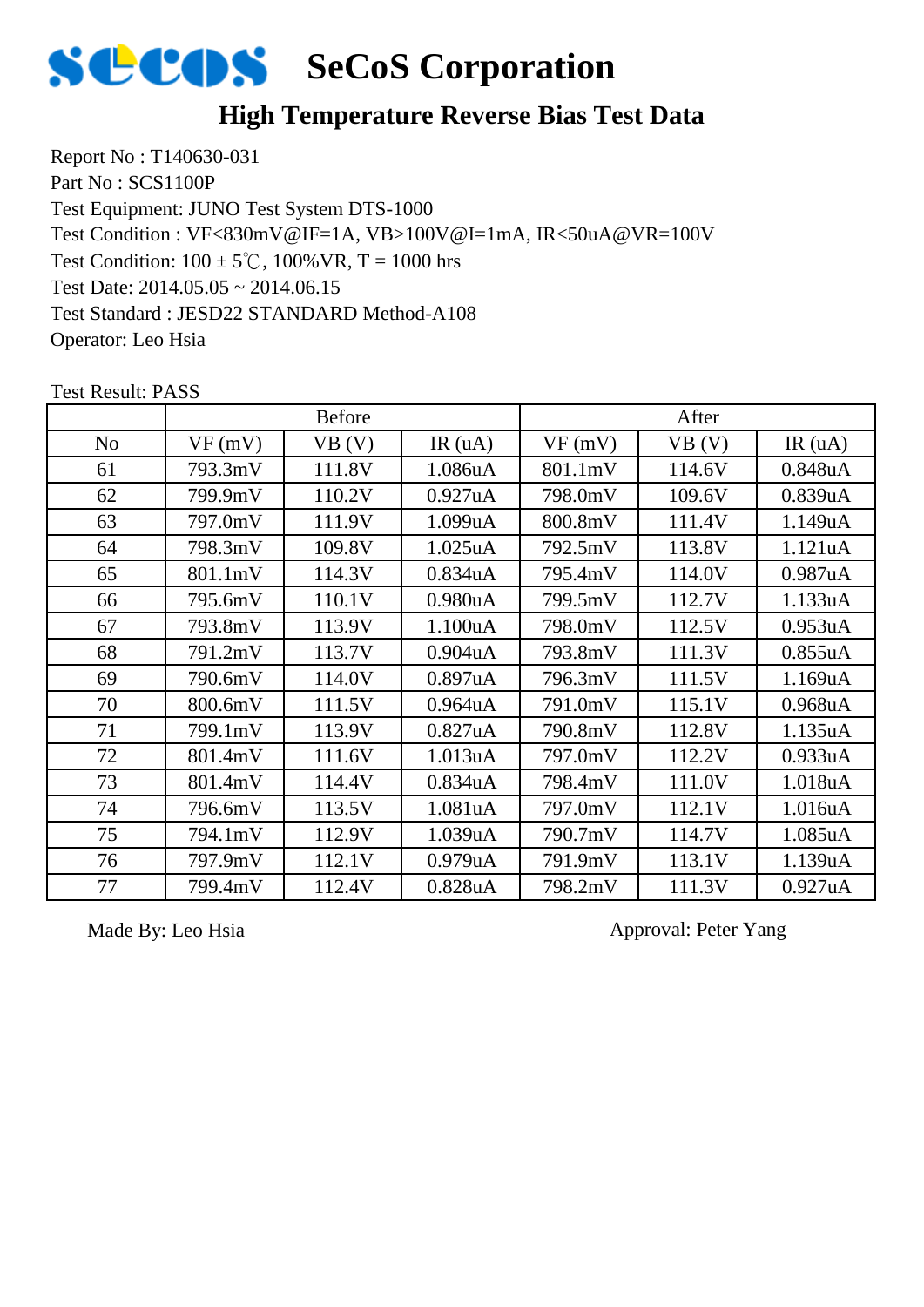

## **High Temperature Storage Life Test Data**

Report No : T140630-031 Part No : SCS1100P Test Equipment: JUNO Test System DTS-1000 Test Condition: 150℃, 1000Hrs Test Date: 2014.05.05 ~ 2014.06.15 Test Standard : JESD22 STANDARD Method-A103 Operator: Leo Hsia Test Condition : VF<830mV@IF=1A, VB>100V@I=1mA, IR<50uA@VR=100V

|                | <b>Before</b> |        |                      | After   |        |                      |
|----------------|---------------|--------|----------------------|---------|--------|----------------------|
| N <sub>o</sub> | VF(mV)        | VB (V) | IR(uA)               | VF(mV)  | VB(V)  | IR(uA)               |
| 1              | 794.9mV       | 114.0V | 0.933uA              | 790.7mV | 114.2V | $0.904$ u $A$        |
| $\overline{2}$ | 797.9mV       | 110.5V | 1.031uA              | 797.0mV | 109.7V | 0.899uA              |
| 3              | 792.5mV       | 114.3V | 0.944uA              | 791.5mV | 114.3V | 1.077uA              |
| $\overline{4}$ | 793.0mV       | 115.4V | 1.020uA              | 793.7mV | 113.0V | 1.112uA              |
| 5              | 792.3mV       | 111.5V | 1.117uA              | 796.8mV | 112.9V | 0.936 <sub>u</sub> A |
| 6              | 790.9mV       | 111.2V | 1.156uA              | 801.1mV | 113.9V | 0.970 <sub>u</sub> A |
| 7              | 793.3mV       | 115.2V | $0.865$ uA           | 800.6mV | 110.2V | 0.848uA              |
| 8              | 790.8mV       | 111.0V | 1.115uA              | 792.1mV | 111.7V | 1.144uA              |
| 9              | 797.5mV       | 112.2V | $0.854$ uA           | 791.5mV | 115.6V | 1.012uA              |
| 10             | 801.3mV       | 112.3V | 0.894 <sub>u</sub> A | 797.4mV | 111.5V | 0.938uA              |
| 11             | 794.6mV       | 110.2V | 1.094 <sub>u</sub> A | 792.3mV | 111.4V | 1.035uA              |
| 12             | 798.1mV       | 115.0V | 0.971uA              | 792.0mV | 109.6V | 1.122uA              |
| 13             | 790.5mV       | 114.6V | 1.109uA              | 795.8mV | 113.9V | 0.984uA              |
| 14             | 800.6mV       | 112.8V | 1.002uA              | 796.8mV | 112.5V | 1.059uA              |
| 15             | 791.8mV       | 111.7V | 0.928 <sub>u</sub> A | 794.0mV | 110.2V | 0.962 <sub>u</sub> A |
| 16             | 797.5mV       | 113.7V | 0.903uA              | 800.1mV | 114.0V | 0.996uA              |
| 17             | 795.3mV       | 110.1V | 1.140 <sub>u</sub> A | 795.6mV | 114.4V | $0.895$ uA           |
| 18             | 792.6mV       | 114.2V | 0.890 <sub>u</sub> A | 793.3mV | 113.3V | 1.135uA              |
| 19             | 793.7mV       | 112.8V | 1.040uA              | 799.1mV | 115.3V | 1.063 <sub>u</sub> A |
| 20             | 800.0mV       | 111.6V | 1.020uA              | 793.2mV | 115.4V | 0.927uA              |
| 21             | 791.6mV       | 114.9V | 1.103uA              | 801.3mV | 112.6V | 1.039uA              |
| 22             | 796.1mV       | 114.0V | 0.957uA              | 799.0mV | 112.7V | 0.886uA              |
| 23             | 792.7mV       | 110.9V | 1.035uA              | 798.7mV | 114.2V | 1.027uA              |
| 24             | 798.3mV       | 114.7V | 0.943uA              | 790.9mV | 112.8V | 0.990uA              |
| 25             | 795.8mV       | 113.2V | 1.028uA              | 793.6mV | 110.3V | 0.881uA              |
| 26             | 793.4mV       | 114.7V | 0.885uA              | 794.4mV | 115.1V | 1.084uA              |
| 27             | 793.6mV       | 112.8V | 1.038uA              | 790.7mV | 115.7V | 0.973 <sub>u</sub> A |
| 28             | 798.0mV       | 114.8V | 0.854uA              | 790.6mV | 115.0V | 1.138uA              |
| 29             | 799.9mV       | 113.4V | 0.910 <sub>u</sub> A | 790.8mV | 112.0V | 0.933uA              |
| 30             | 793.5mV       | 111.8V | 1.081uA              | 798.0mV | 114.6V | 1.108uA              |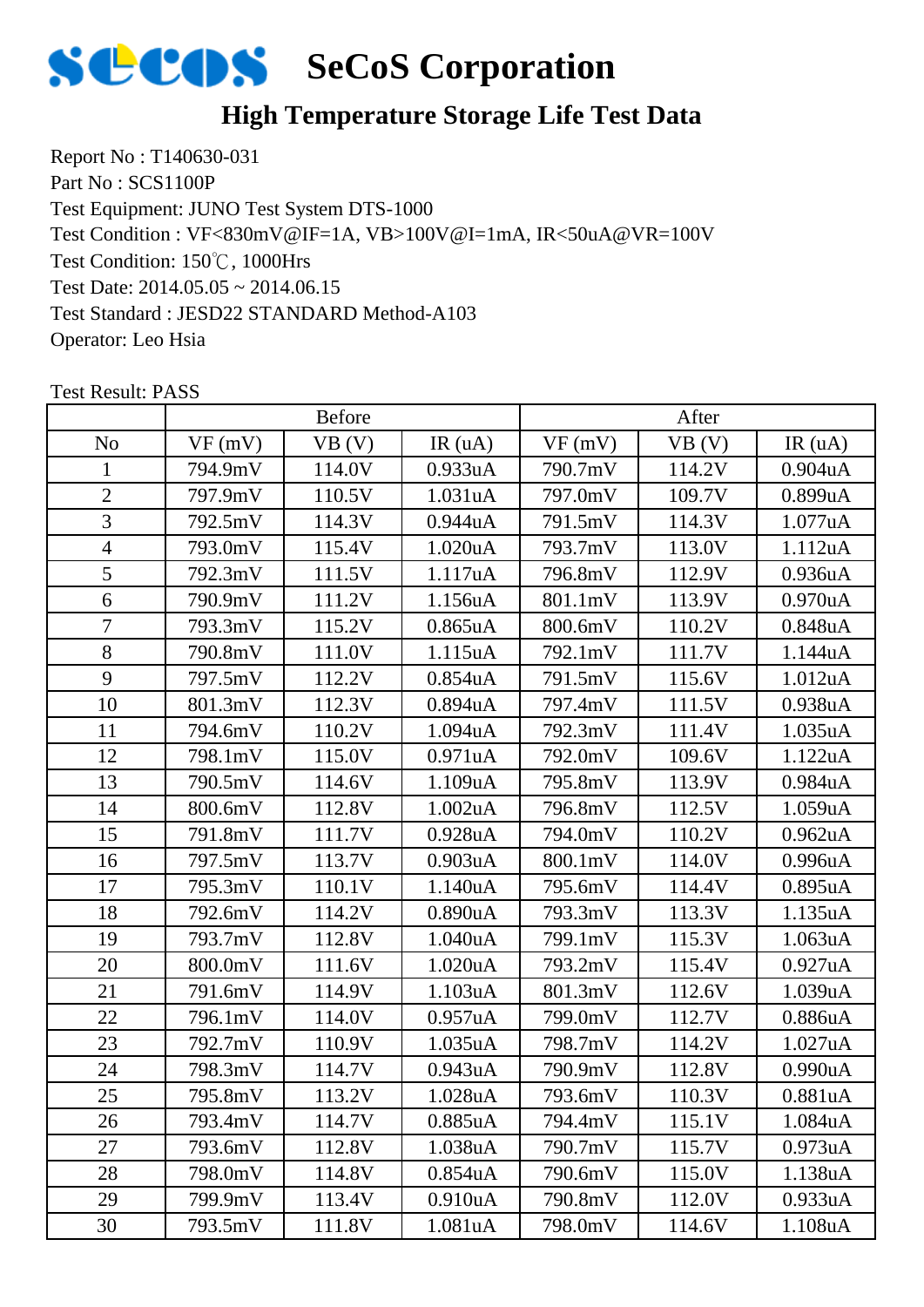

## **High Temperature Storage Life Test Data**

Report No : T140630-031 Part No : SCS1100P Test Equipment: JUNO Test System DTS-1000 Test Condition: 150℃, 1000Hrs Test Date: 2014.05.05 ~ 2014.06.15 Test Standard : JESD22 STANDARD Method-A103 Operator: Leo Hsia Test Condition : VF<830mV@IF=1A, VB>100V@I=1mA, IR<50uA@VR=100V

|                | <b>Before</b> |        |                      | After   |        |                      |
|----------------|---------------|--------|----------------------|---------|--------|----------------------|
| N <sub>o</sub> | VF(mV)        | VB (V) | IR(uA)               | VF(mV)  | VB(V)  | IR(uA)               |
| 31             | 800.9mV       | 113.2V | 1.020uA              | 800.9mV | 112.6V | 1.103uA              |
| 32             | 800.0mV       | 111.5V | 1.118uA              | 798.7mV | 112.2V | 1.008uA              |
| 33             | 797.1mV       | 109.8V | 0.968 <sub>u</sub> A | 798.6mV | 112.4V | 1.140uA              |
| 34             | 791.1mV       | 110.7V | 0.944uA              | 799.3mV | 111.6V | 0.885uA              |
| 35             | 794.2mV       | 113.6V | 0.886uA              | 792.6mV | 115.3V | 1.159uA              |
| 36             | 797.4mV       | 113.2V | $0.867$ uA           | 791.2mV | 110.0V | 0.844uA              |
| 37             | 792.0mV       | 114.9V | $0.870$ u $A$        | 800.3mV | 113.5V | 0.855uA              |
| 38             | 791.7mV       | 113.6V | 1.041uA              | 795.1mV | 110.3V | 0.855uA              |
| 39             | 796.8mV       | 111.5V | 0.963 <sub>u</sub> A | 797.4mV | 115.3V | 0.929uA              |
| 40             | 800.7mV       | 114.6V | 0.935 <sub>u</sub> A | 797.6mV | 114.1V | 0.862 <sub>u</sub> A |
| 41             | 792.4mV       | 113.8V | 1.108uA              | 798.2mV | 114.4V | 1.036uA              |
| 42             | 796.0mV       | 111.3V | 1.130uA              | 798.6mV | 110.6V | 1.118uA              |
| 43             | 794.4mV       | 114.4V | 1.024uA              | 791.7mV | 110.9V | 0.855uA              |
| 44             | 792.7mV       | 115.6V | $0.872$ uA           | 800.2mV | 113.7V | 0.853uA              |
| 45             | 793.1mV       | 113.0V | 1.151uA              | 791.3mV | 111.7V | 1.012 <sub>u</sub> A |
| 46             | 794.9mV       | 114.1V | 1.114uA              | 798.1mV | 111.8V | 0.921uA              |
| 47             | 797.2mV       | 111.8V | 1.022uA              | 793.3mV | 113.3V | 0.999uA              |
| 48             | 801.0mV       | 110.2V | 1.122uA              | 800.2mV | 115.2V | 1.026 <sub>u</sub> A |
| 49             | 799.7mV       | 109.7V | 1.096uA              | 801.1mV | 113.7V | 1.150uA              |
| 50             | 790.4mV       | 110.4V | 1.022uA              | 797.9mV | 109.6V | 1.010uA              |
| 51             | 794.5mV       | 112.1V | 0.858 <sub>u</sub> A | 792.2mV | 110.1V | 1.035uA              |
| 52             | 796.0mV       | 109.7V | 0.852 <sub>u</sub> A | 797.6mV | 111.0V | 1.142uA              |
| 53             | 791.8mV       | 113.3V | 0.918uA              | 796.2mV | 109.8V | 1.160uA              |
| 54             | 800.8mV       | 111.2V | 0.938uA              | 798.8mV | 112.6V | 1.059uA              |
| 55             | 797.5mV       | 111.3V | 0.869uA              | 794.6mV | 113.7V | 1.038uA              |
| 56             | 797.7mV       | 109.8V | 1.100uA              | 799.0mV | 111.8V | 0.873 <sub>u</sub> A |
| 57             | 797.5mV       | 115.4V | 1.018 <sub>u</sub> A | 791.4mV | 113.3V | 1.141uA              |
| 58             | 790.4mV       | 114.0V | 0.926 <sub>u</sub> A | 798.7mV | 112.6V | 1.055uA              |
| 59             | 795.0mV       | 113.4V | 1.061uA              | 796.6mV | 113.4V | 1.132uA              |
| 60             | 797.3mV       | 111.3V | 1.027uA              | 795.4mV | 113.8V | 0.946 <sub>u</sub> A |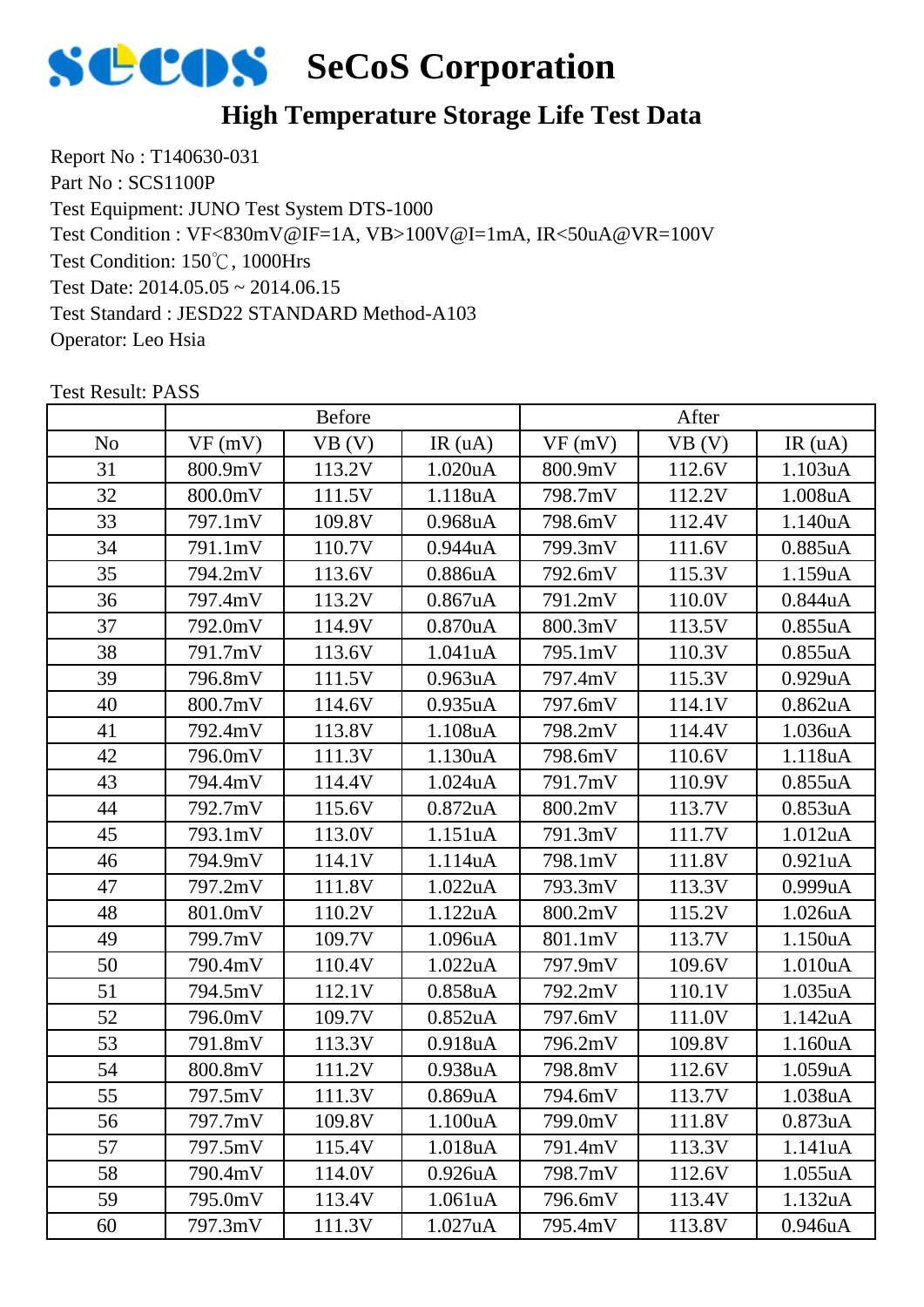

### **High Temperature Storage Life Test Data**

Report No : T140630-031 Part No : SCS1100P Test Equipment: JUNO Test System DTS-1000 Test Condition: 150℃, 1000Hrs Test Date: 2014.05.05 ~ 2014.06.15 Test Standard : JESD22 STANDARD Method-A103 Operator: Leo Hsia Test Condition : VF<830mV@IF=1A, VB>100V@I=1mA, IR<50uA@VR=100V

|                | <b>Before</b> |        |                      | After   |        |                      |
|----------------|---------------|--------|----------------------|---------|--------|----------------------|
| N <sub>0</sub> | VF(mV)        | VB(V)  | IR $(uA)$            | VF(mV)  | VB(V)  | IR(uA)               |
| 61             | 797.9mV       | 109.5V | 0.832 <sub>u</sub> A | 795.2mV | 109.9V | 0.974 <sub>u</sub> A |
| 62             | 792.9mV       | 110.6V | 0.971uA              | 793.1mV | 113.6V | $0.872$ uA           |
| 63             | 790.5mV       | 115.3V | 1.103uA              | 790.5mV | 109.6V | 0.834 <sub>u</sub> A |
| 64             | 797.5mV       | 111.2V | 0.897uA              | 794.4mV | 111.5V | 0.995uA              |
| 65             | 799.2mV       | 113.2V | 1.048uA              | 797.1mV | 110.9V | 1.046uA              |
| 66             | 799.9mV       | 110.1V | 0.898uA              | 792.6mV | 113.6V | 0.883uA              |
| 67             | 800.3mV       | 110.2V | 0.956 <sub>u</sub> A | 794.4mV | 111.9V | 0.891uA              |
| 68             | 795.8mV       | 115.5V | 1.062 <sub>u</sub> A | 794.2mV | 115.3V | 1.015uA              |
| 69             | 800.5mV       | 114.1V | 1.002 <sub>u</sub> A | 799.8mV | 115.5V | 1.138uA              |
| 70             | 795.0mV       | 115.5V | 1.018uA              | 792.5mV | 113.6V | 0.832 <sub>u</sub> A |
| 71             | 796.6mV       | 114.4V | 1.118uA              | 799.0mV | 113.2V | 1.005 <sub>u</sub> A |
| 72             | 796.8mV       | 109.8V | 1.072 <sub>u</sub> A | 790.5mV | 111.4V | 0.881uA              |
| 73             | 801.3mV       | 114.5V | 0.845uA              | 791.5mV | 113.3V | 1.052 <sub>u</sub> A |
| 74             | 792.7mV       | 112.0V | 1.083uA              | 797.5mV | 113.3V | 1.091uA              |
| 75             | 800.4mV       | 112.5V | 0.943uA              | 799.2mV | 113.6V | 0.999uA              |
| 76             | 792.5mV       | 112.1V | 0.878uA              | 797.5mV | 114.7V | 1.047uA              |
| 77             | 794.0mV       | 115.3V | 1.121uA              | 798.8mV | 111.8V | 1.158uA              |

Test Result: PASS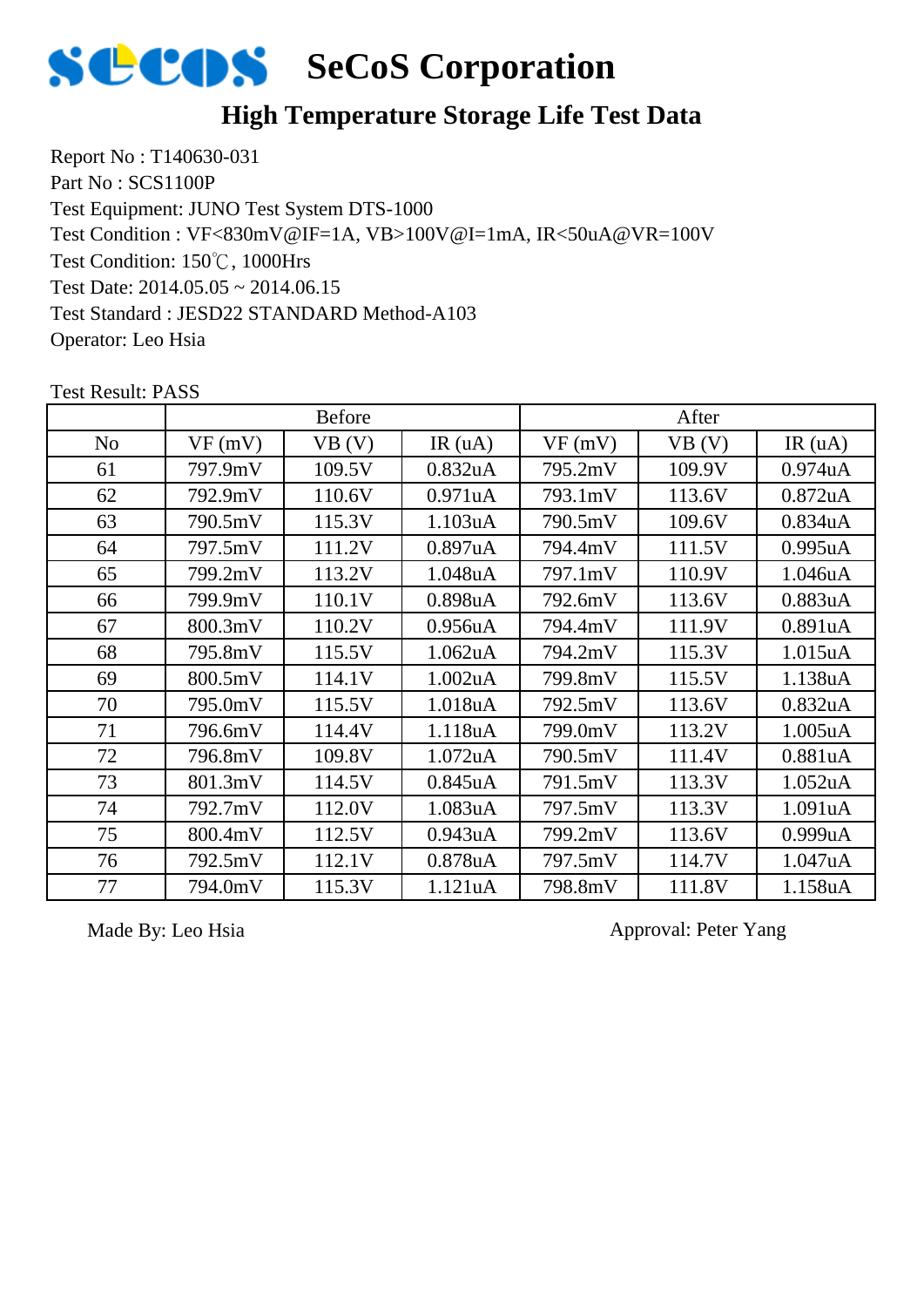

### **Pressure Cooker Test Data**

Report No : T140630-031 Part No : SCS1100P Test Equipment: JUNO Test System DTS-1000 Test Condition: 121℃, 100%RH, 29.7PSIG, 168Hrs Test Date: 2014.05.05 ~ 2014.05.11 Test Standard : JESD22 STANDARD Method-A102 Operator: Leo Hsia Test Condition : VF<830mV@IF=1A, VB>100V@I=1mA, IR<50uA@VR=100V

|                | <b>Before</b> |        |                      | After   |        |                      |
|----------------|---------------|--------|----------------------|---------|--------|----------------------|
| N <sub>o</sub> | VF(mV)        | VB (V) | IR(uA)               | VF(mV)  | VB(V)  | IR(uA)               |
| $\mathbf{1}$   | 793.6mV       | 109.5V | 0.970 <sub>u</sub> A | 799.5mV | 109.8V | 0.975 <sub>u</sub> A |
| $\overline{2}$ | 798.7mV       | 114.2V | 0.836 <sub>u</sub> A | 799.9mV | 114.5V | 1.134uA              |
| 3              | 798.7mV       | 114.0V | 1.132uA              | 798.7mV | 111.8V | 1.013uA              |
| $\overline{4}$ | 800.0mV       | 114.0V | 0.906 <sub>u</sub> A | 800.3mV | 113.6V | 0.926 <sub>u</sub> A |
| 5              | 801.0mV       | 114.1V | 0.896 <sub>u</sub> A | 791.9mV | 111.6V | 1.073uA              |
| 6              | 794.8mV       | 109.5V | 1.146 <sub>u</sub> A | 793.7mV | 113.7V | 1.045 <sub>u</sub> A |
| 7              | 792.5mV       | 111.2V | 0.933uA              | 796.8mV | 112.5V | 0.839uA              |
| 8              | 796.5mV       | 113.7V | 1.134uA              | 792.6mV | 109.6V | 0.926 <sub>u</sub> A |
| 9              | 798.7mV       | 110.2V | 1.157uA              | 794.8mV | 114.7V | 1.048uA              |
| 10             | 793.9mV       | 115.5V | 0.870 <sub>u</sub> A | 793.9mV | 109.8V | 0.851uA              |
| 11             | 801.3mV       | 114.3V | 1.034 <sub>u</sub> A | 796.2mV | 110.0V | 1.082uA              |
| 12             | 792.2mV       | 112.8V | 0.999uA              | 798.7mV | 109.4V | 1.112uA              |
| 13             | 801.5mV       | 115.2V | 0.952 <sub>u</sub> A | 800.1mV | 112.1V | 1.030 <sub>u</sub> A |
| 14             | 793.2mV       | 111.9V | 0.882 <sub>u</sub> A | 795.2mV | 115.4V | 0.835uA              |
| 15             | 800.9mV       | 110.3V | 1.071uA              | 795.0mV | 109.4V | 0.968uA              |
| 16             | 793.7mV       | 109.7V | 1.061uA              | 792.9mV | 112.0V | 0.938 <sub>u</sub> A |
| 17             | 790.7mV       | 111.3V | 0.926 <sub>u</sub> A | 801.4mV | 114.1V | 0.955uA              |
| 18             | 797.8mV       | 113.3V | 0.849uA              | 798.1mV | 112.1V | 0.928uA              |
| 19             | 791.0mV       | 113.6V | 0.998uA              | 790.6mV | 110.5V | 1.148uA              |
| 20             | 794.7mV       | 115.3V | 1.117uA              | 790.8mV | 115.2V | 0.934 <sub>u</sub> A |
| 21             | 796.5mV       | 110.6V | 0.924 <sub>u</sub> A | 792.6mV | 113.6V | 0.942 <sub>u</sub> A |
| 22             | 793.8mV       | 111.5V | 1.163uA              | 799.5mV | 114.3V | 1.166uA              |
| 23             | 801.2mV       | 109.7V | 1.072uA              | 801.1mV | 109.8V | 0.937uA              |
| 24             | 801.5mV       | 113.0V | 1.146uA              | 800.8mV | 114.1V | 1.108uA              |
| 25             | 798.2mV       | 114.4V | 1.107uA              | 790.4mV | 115.3V | 1.126uA              |
| 26             | 794.0mV       | 114.6V | 1.010 <sub>u</sub> A | 796.4mV | 115.3V | 1.030 <sub>u</sub> A |
| 27             | 791.3mV       | 114.8V | 0.991uA              | 795.1mV | 110.5V | 0.873uA              |
| 28             | 793.1mV       | 110.0V | 0.851uA              | 793.2mV | 112.2V | 0.960 <sub>u</sub> A |
| 29             | 796.3mV       | 110.8V | 1.155uA              | 796.8mV | 110.2V | 0.936 <sub>u</sub> A |
| 30             | 791.8mV       | 110.1V | 0.911uA              | 799.1mV | 113.2V | 0.967uA              |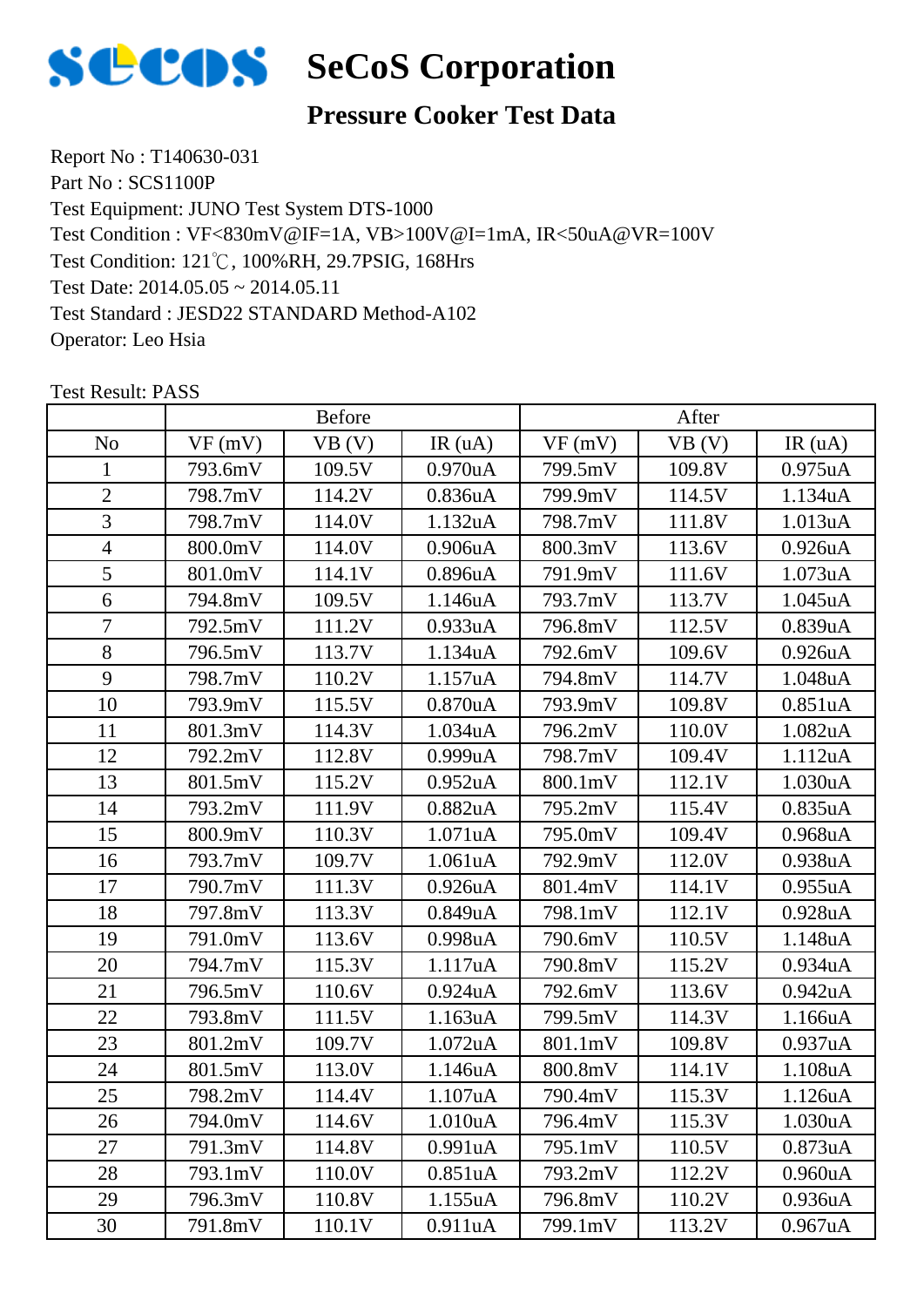

### **Pressure Cooker Test Data**

Report No : T140630-031 Part No : SCS1100P Test Equipment: JUNO Test System DTS-1000 Test Condition: 121℃, 100%RH, 29.7PSIG, 168Hrs Test Date: 2014.05.05 ~ 2014.05.11 Test Standard : JESD22 STANDARD Method-A102 Operator: Leo Hsia Test Condition : VF<830mV@IF=1A, VB>100V@I=1mA, IR<50uA@VR=100V

|                | <b>Before</b> |        |                      | After   |        |                      |
|----------------|---------------|--------|----------------------|---------|--------|----------------------|
| N <sub>o</sub> | VF(mV)        | VB(V)  | IR(uA)               | VF(mV)  | VB (V) | IR(uA)               |
| 31             | 793.0mV       | 111.0V | 1.109uA              | 798.2mV | 112.1V | 0.968 <sub>u</sub> A |
| 32             | 799.4mV       | 115.3V | 1.087uA              | 793.5mV | 114.4V | 0.934uA              |
| 33             | 791.7mV       | 115.3V | $1.005$ uA           | 794.5mV | 113.8V | 0.881uA              |
| 34             | 797.2mV       | 109.5V | 1.025 <sub>u</sub> A | 792.1mV | 111.7V | 0.840 <sub>u</sub> A |
| 35             | 795.4mV       | 111.3V | 0.847uA              | 796.7mV | 113.6V | 1.099uA              |
| 36             | 792.2mV       | 110.9V | 1.114uA              | 793.2mV | 114.8V | 1.094uA              |
| 37             | 795.8mV       | 114.9V | 1.089uA              | 790.6mV | 109.9V | $0.905$ uA           |
| 38             | 792.8mV       | 114.2V | 0.853uA              | 800.3mV | 110.0V | 1.164uA              |
| 39             | 800.9mV       | 111.8V | 0.957uA              | 794.1mV | 111.8V | 0.856 <sub>u</sub> A |
| 40             | 790.6mV       | 112.9V | 1.043uA              | 792.0mV | 115.0V | 1.137uA              |
| 41             | 796.1mV       | 114.0V | 1.084uA              | 797.8mV | 112.2V | 1.165uA              |
| 42             | 794.0mV       | 112.7V | 1.104uA              | 793.1mV | 113.3V | 1.150uA              |
| 43             | 797.2mV       | 112.1V | 0.864 <sub>u</sub> A | 792.3mV | 115.2V | 1.108uA              |
| 44             | 797.7mV       | 111.9V | 0.837uA              | 798.2mV | 114.1V | 1.100uA              |
| 45             | 796.8mV       | 110.3V | 0.839uA              | 793.5mV | 113.7V | 0.852 <sub>u</sub> A |
| 46             | 790.9mV       | 109.6V | 1.085uA              | 793.4mV | 112.4V | 0.915 <sub>u</sub> A |
| 47             | 798.3mV       | 113.5V | 1.043uA              | 794.5mV | 114.9V | 0.977uA              |
| 48             | 791.7mV       | 112.8V | 0.861uA              | 794.5mV | 110.9V | 0.829uA              |
| 49             | 794.6mV       | 110.7V | 0.862 <sub>u</sub> A | 795.0mV | 115.3V | 1.004uA              |
| 50             | 796.6mV       | 112.1V | 1.112uA              | 799.8mV | 115.2V | 1.023uA              |
| 51             | 794.1mV       | 114.2V | 0.982 <sub>u</sub> A | 792.6mV | 115.6V | 1.005uA              |
| 52             | 794.7mV       | 115.0V | 0.867uA              | 796.4mV | 113.9V | 0.973uA              |
| 53             | 793.9mV       | 114.7V | 1.112uA              | 792.7mV | 114.1V | 0.945 <sub>u</sub> A |
| 54             | 796.1mV       | 110.4V | 0.918uA              | 801.0mV | 113.4V | 1.037uA              |
| 55             | 792.9mV       | 114.2V | $0.965$ uA           | 795.7mV | 113.9V | 0.872 <sub>u</sub> A |
| 56             | 792.4mV       | 112.9V | 1.095 <sub>u</sub> A | 798.9mV | 110.2V | 1.032 <sub>u</sub> A |
| 57             | 792.9mV       | 111.6V | 1.041uA              | 798.1mV | 111.2V | 1.151uA              |
| 58             | 799.6mV       | 110.0V | 0.975 <sub>u</sub> A | 795.3mV | 112.5V | 1.081uA              |
| 59             | 799.3mV       | 115.4V | 1.105uA              | 797.4mV | 114.6V | 0.977 <sub>u</sub> A |
| 60             | 793.1mV       | 111.9V | 0.944uA              | 796.1mV | 113.6V | 1.153uA              |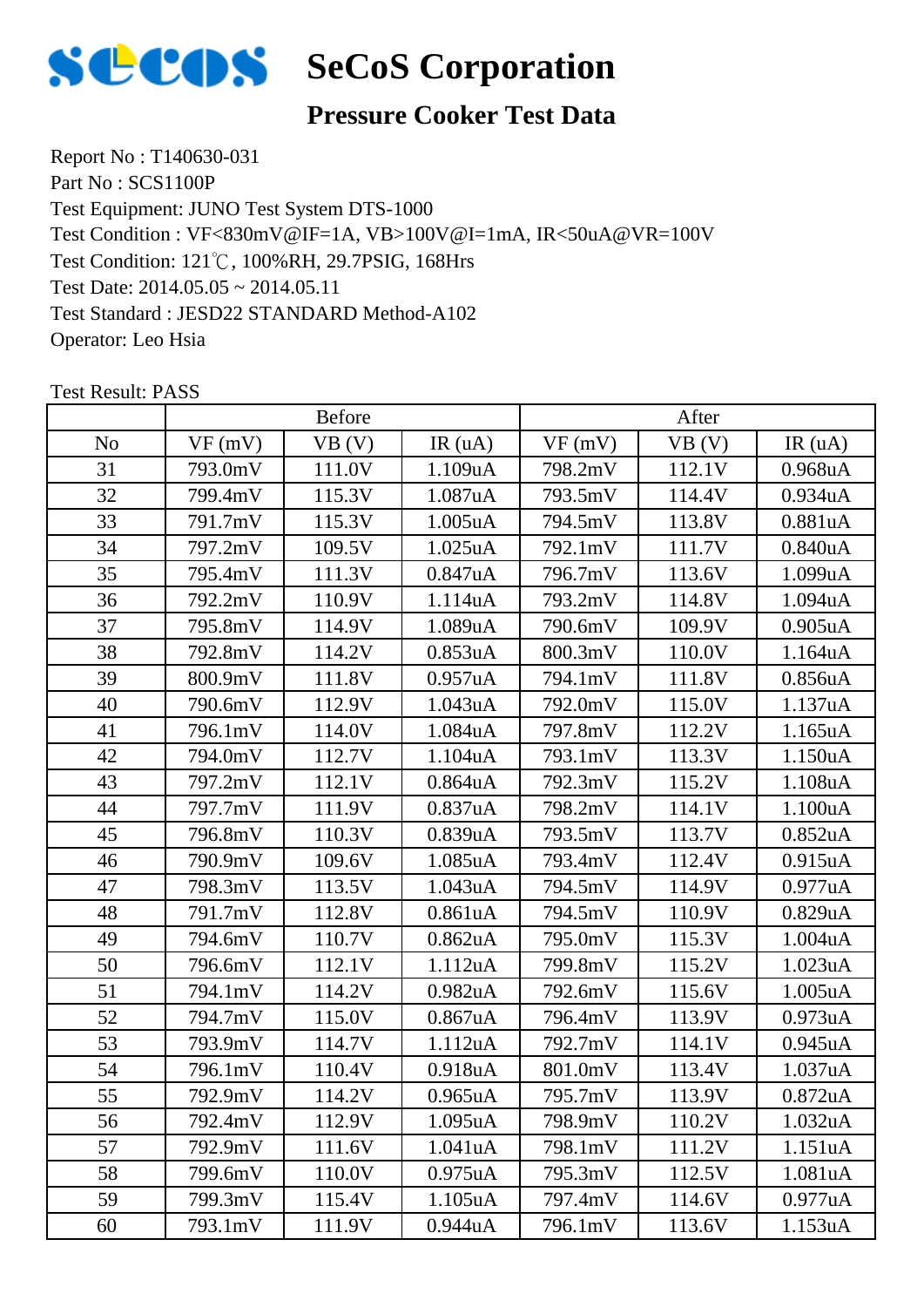

### **Pressure Cooker Test Data**

Report No : T140630-031 Part No : SCS1100P Test Equipment: JUNO Test System DTS-1000 Test Condition: 121℃, 100%RH, 29.7PSIG, 168Hrs Test Date: 2014.05.05 ~ 2014.05.11 Test Standard : JESD22 STANDARD Method-A102 Operator: Leo Hsia Test Condition : VF<830mV@IF=1A, VB>100V@I=1mA, IR<50uA@VR=100V

|                | <b>Before</b> |        |                      | After   |        |                      |
|----------------|---------------|--------|----------------------|---------|--------|----------------------|
| N <sub>o</sub> | VF(mV)        | VB (V) | IR(uA)               | VF(mV)  | VB (V) | IR(uA)               |
| 61             | 797.6mV       | 114.6V | 0.917uA              | 800.6mV | 113.5V | 1.049uA              |
| 62             | 793.2mV       | 115.5V | 1.169uA              | 798.3mV | 110.9V | 1.119uA              |
| 63             | 797.5mV       | 115.2V | 0.992 <sub>u</sub> A | 800.0mV | 111.2V | 0.883uA              |
| 64             | 800.1mV       | 113.6V | 0.854 <sub>u</sub> A | 797.5mV | 112.4V | 1.161uA              |
| 65             | 801.0mV       | 110.0V | 1.035 <sub>u</sub> A | 791.9mV | 111.7V | 1.031uA              |
| 66             | 795.2mV       | 112.8V | 1.117uA              | 795.4mV | 113.1V | 1.111uA              |
| 67             | 800.4mV       | 114.1V | 0.952 <sub>u</sub> A | 800.4mV | 115.5V | 0.997uA              |
| 68             | 800.9mV       | 114.0V | 0.946 <sub>u</sub> A | 800.8mV | 111.7V | 0.914 <sub>u</sub> A |
| 69             | 795.1mV       | 109.9V | 1.151uA              | 801.3mV | 115.6V | 0.943uA              |
| 70             | 792.4mV       | 114.9V | 0.831uA              | 793.8mV | 113.8V | 0.907uA              |
| 71             | 793.3mV       | 109.8V | 1.072 <sub>u</sub> A | 791.3mV | 114.1V | 1.084uA              |
| 72             | 792.8mV       | 111.1V | 0.892 <sub>u</sub> A | 796.6mV | 115.0V | 0.930uA              |
| 73             | 798.0mV       | 109.8V | 0.938uA              | 791.0mV | 113.3V | 0.902 <sub>u</sub> A |
| 74             | 795.7mV       | 112.8V | 1.044uA              | 794.0mV | 114.9V | 0.844uA              |
| 75             | 794.1mV       | 111.0V | 0.834 <sub>u</sub> A | 799.1mV | 112.2V | 0.900uA              |
| 76             | 792.6mV       | 110.4V | 0.921uA              | 797.8mV | 109.5V | 1.030uA              |
| 77             | 790.9mV       | 113.6V | 0.927uA              | 801.5mV | 109.5V | 1.054uA              |

Test Result: PASS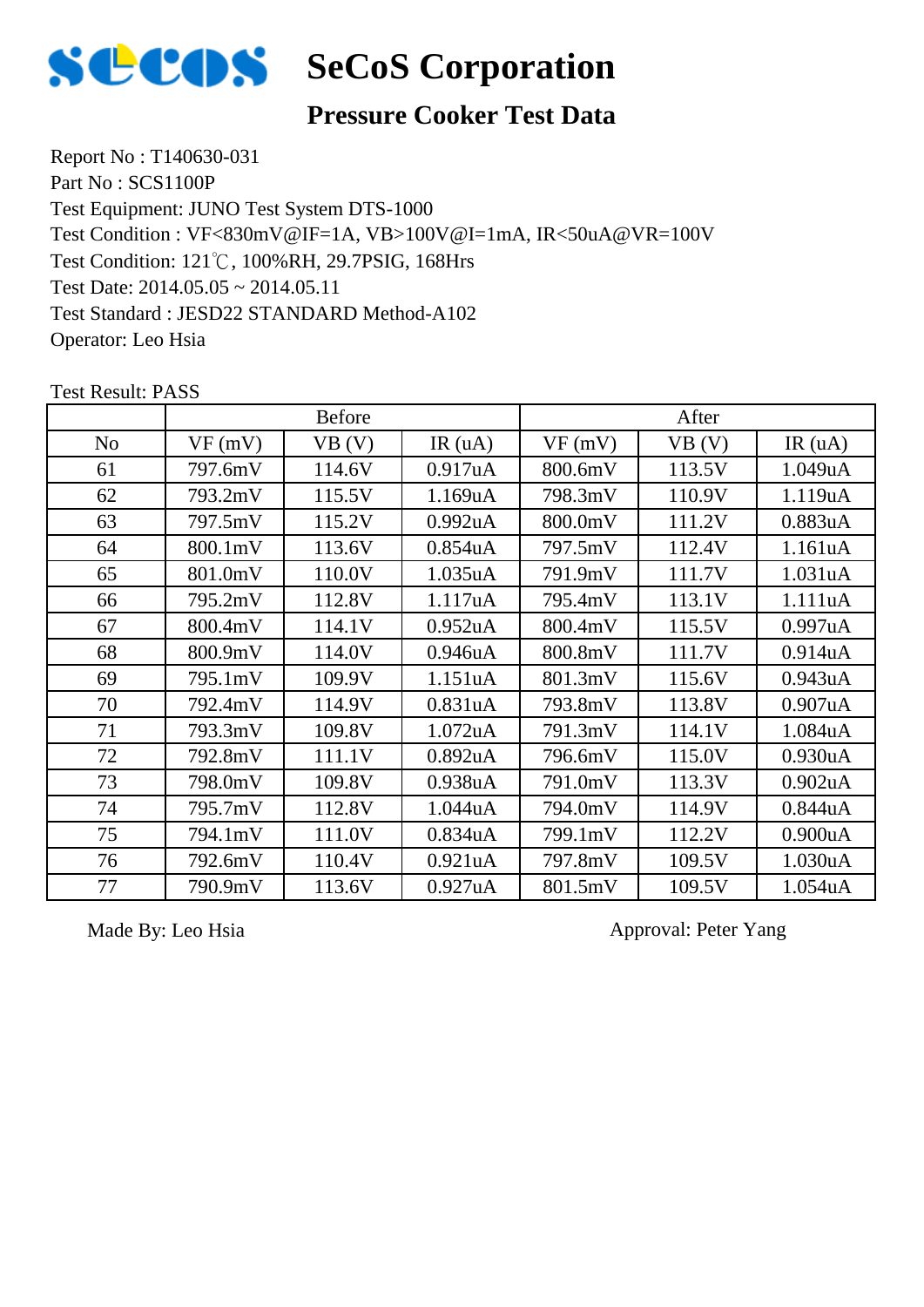

# **Temperature Cycle Test Data**

Report No : T140630-031 Part No : SCS1100P Test Equipment: JUNO Test System DTS-1000 Test Condition: -55℃/30min, 150℃/30min, for1000 Cycle Test Date: 2014.05.05 ~ 2014.06.25 Test Standard : JESD22 STANDARD Method-A104 Operator: Leo Hsia Test Condition : VF<830mV@IF=1A, VB>100V@I=1mA, IR<50uA@VR=100V

|                | <b>Before</b> |        |                      | After   |        |                      |
|----------------|---------------|--------|----------------------|---------|--------|----------------------|
| N <sub>o</sub> | VF(mV)        | VB (V) | IR(uA)               | VF(mV)  | VB (V) | IR(uA)               |
| 1              | 792.0mV       | 111.8V | 1.082uA              | 794.3mV | 112.5V | 1.158uA              |
| $\overline{2}$ | 800.9mV       | 111.9V | 1.077uA              | 800.9mV | 112.1V | 1.026uA              |
| 3              | 795.6mV       | 110.6V | $0.964$ u $A$        | 791.2mV | 110.9V | 0.999uA              |
| $\overline{4}$ | 800.1mV       | 110.1V | 1.076uA              | 800.4mV | 109.6V | 1.062 <sub>u</sub> A |
| 5              | 792.9mV       | 114.0V | 1.043uA              | 792.8mV | 110.9V | 0.978uA              |
| 6              | 800.1mV       | 110.2V | 0.961uA              | 798.4mV | 114.9V | 0.876uA              |
| 7              | 800.6mV       | 113.6V | $0.872$ uA           | 793.4mV | 113.3V | 0.933uA              |
| 8              | 800.2mV       | 114.9V | 1.139uA              | 798.8mV | 114.2V | 0.942uA              |
| 9              | 797.7mV       | 110.8V | 0.876 <sub>u</sub> A | 793.1mV | 113.1V | 0.950uA              |
| 10             | 796.8mV       | 112.8V | 1.162 <sub>u</sub> A | 790.4mV | 113.8V | 0.945 <sub>u</sub> A |
| 11             | 793.5mV       | 115.3V | 1.150uA              | 798.6mV | 114.1V | 0.871uA              |
| 12             | 796.3mV       | 111.1V | 0.954 <sub>u</sub> A | 794.6mV | 112.2V | 0.930 <sub>u</sub> A |
| 13             | 795.5mV       | 111.2V | 0.969uA              | 797.1mV | 109.7V | 0.899uA              |
| 14             | 799.9mV       | 110.9V | 0.873uA              | 797.3mV | 110.8V | 0.847uA              |
| 15             | 790.4mV       | 109.8V | 0.844uA              | 800.8mV | 111.9V | 1.094uA              |
| 16             | 791.2mV       | 110.1V | 0.887uA              | 796.5mV | 112.1V | 1.032 <sub>u</sub> A |
| 17             | 799.2mV       | 111.4V | 1.111uA              | 796.1mV | 112.0V | 1.011uA              |
| 18             | 796.2mV       | 114.9V | 1.070 <sub>u</sub> A | 796.6mV | 110.5V | 0.871uA              |
| 19             | 793.0mV       | 111.1V | 1.160uA              | 801.4mV | 109.7V | 1.052uA              |
| 20             | 791.3mV       | 112.2V | 1.013uA              | 796.9mV | 110.0V | 1.091uA              |
| 21             | 794.5mV       | 112.4V | 0.843uA              | 797.1mV | 112.3V | 1.146uA              |
| 22             | 791.7mV       | 113.2V | 0.916 <sub>u</sub> A | 791.6mV | 115.0V | 1.096 <sub>u</sub> A |
| 23             | 793.2mV       | 111.9V | 1.115uA              | 800.9mV | 113.5V | 1.015uA              |
| 24             | 791.3mV       | 114.8V | 1.076uA              | 796.4mV | 112.1V | 1.004uA              |
| 25             | 800.8mV       | 112.3V | 1.150uA              | 795.0mV | 112.4V | 1.010uA              |
| 26             | 791.7mV       | 114.9V | 1.169 <sub>u</sub> A | 795.7mV | 112.3V | 0.858 <sub>u</sub> A |
| 27             | 794.8mV       | 113.6V | 0.890 <sub>u</sub> A | 796.3mV | 110.2V | 0.868uA              |
| 28             | 799.0mV       | 115.0V | 1.149uA              | 795.2mV | 111.7V | 0.874uA              |
| 29             | 791.1mV       | 115.3V | 0.958uA              | 793.1mV | 110.0V | 0.927uA              |
| 30             | 796.7mV       | 113.9V | 0.890uA              | 794.1mV | 109.8V | 0.877uA              |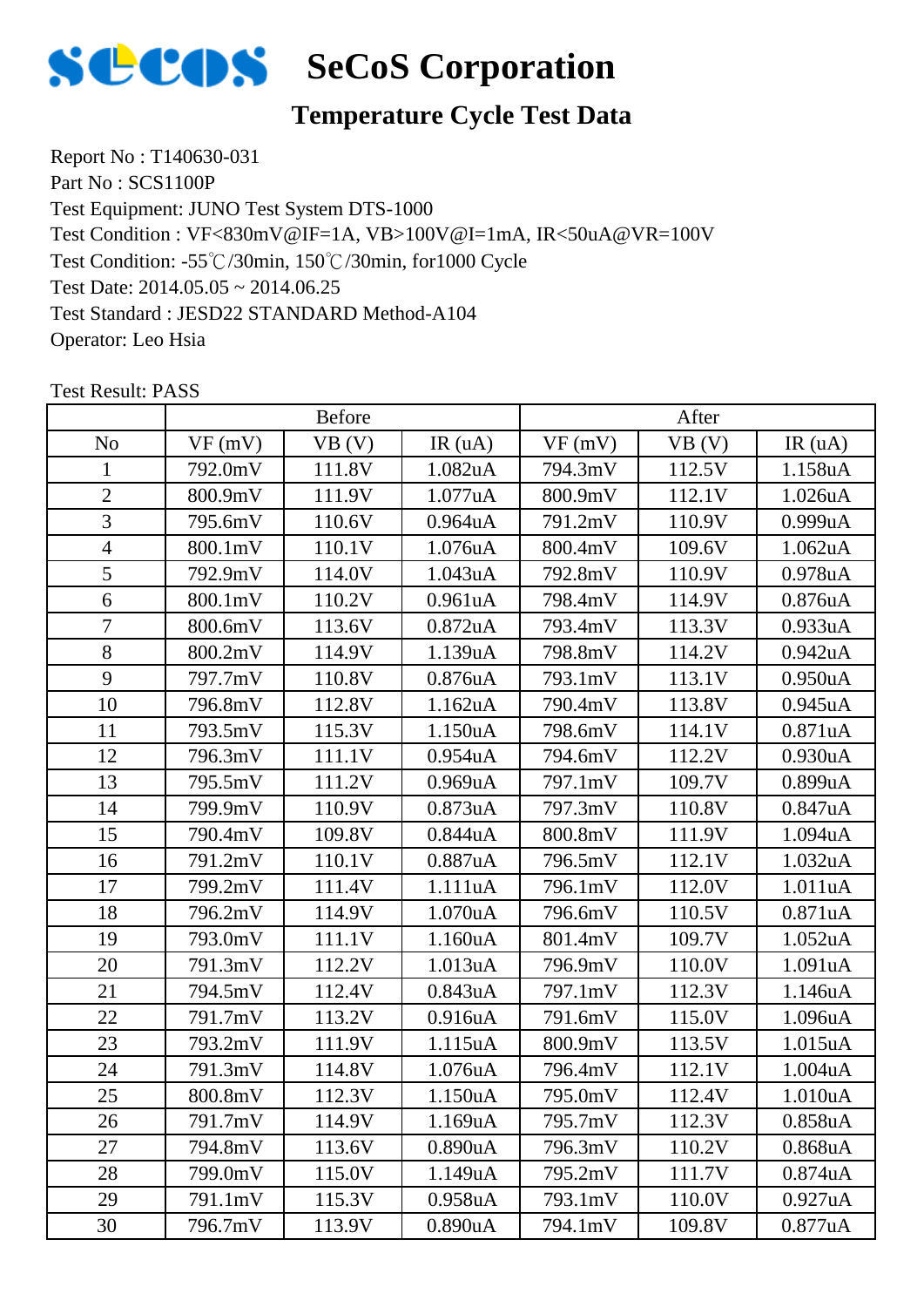

# **Temperature Cycle Test Data**

Report No : T140630-031 Part No : SCS1100P Test Equipment: JUNO Test System DTS-1000 Test Condition: -55℃/30min, 150℃/30min, for1000 Cycle Test Date: 2014.05.05 ~ 2014.06.25 Test Standard : JESD22 STANDARD Method-A104 Operator: Leo Hsia Test Condition : VF<830mV@IF=1A, VB>100V@I=1mA, IR<50uA@VR=100V

|                | <b>Before</b> |        |                      | After   |        |                      |
|----------------|---------------|--------|----------------------|---------|--------|----------------------|
| N <sub>o</sub> | VF(mV)        | VB (V) | IR(uA)               | VF(mV)  | VB (V) | IR(uA)               |
| 31             | 801.0mV       | 112.3V | 0.976 <sub>u</sub> A | 796.3mV | 110.5V | 0.860 <sub>u</sub> A |
| 32             | 797.6mV       | 112.5V | 0.831uA              | 795.7mV | 114.3V | 0.983uA              |
| 33             | 797.7mV       | 110.3V | 0.954 <sub>u</sub> A | 794.0mV | 113.0V | 1.015uA              |
| 34             | 801.3mV       | 113.5V | 0.953 <sub>u</sub> A | 799.9mV | 114.7V | 0.853uA              |
| 35             | 799.3mV       | 113.1V | 0.895uA              | 791.1mV | 114.2V | 0.848uA              |
| 36             | 800.4mV       | 111.0V | 0.896 <sub>u</sub> A | 797.6mV | 115.1V | 0.871uA              |
| 37             | 794.2mV       | 114.1V | 0.907uA              | 798.6mV | 109.7V | 0.994uA              |
| 38             | 796.8mV       | 110.7V | 0.940 <sub>u</sub> A | 796.4mV | 110.0V | 1.083uA              |
| 39             | 792.1mV       | 109.7V | 0.932uA              | 793.4mV | 113.4V | 0.909uA              |
| 40             | 798.4mV       | 115.1V | 0.973 <sub>u</sub> A | 798.1mV | 112.3V | 1.055uA              |
| 41             | 796.1mV       | 112.4V | 0.955uA              | 791.7mV | 110.1V | 1.117uA              |
| 42             | 801.1mV       | 110.2V | $0.845$ uA           | 792.5mV | 114.1V | 1.156uA              |
| 43             | 797.7mV       | 113.1V | 1.082uA              | 795.2mV | 115.1V | 1.053uA              |
| 44             | 792.1mV       | 110.8V | 0.961uA              | 795.1mV | 115.6V | 1.108uA              |
| 45             | 797.7mV       | 111.6V | 0.972 <sub>u</sub> A | 797.5mV | 115.1V | 1.079uA              |
| 46             | 793.3mV       | 112.2V | 1.068uA              | 795.1mV | 114.6V | 1.077uA              |
| 47             | 800.0mV       | 112.2V | 0.930 <sub>u</sub> A | 792.5mV | 114.8V | 0.970 <sub>u</sub> A |
| 48             | 798.5mV       | 110.4V | 0.988uA              | 791.5mV | 115.1V | 0.848uA              |
| 49             | 790.5mV       | 114.6V | 0.999uA              | 794.0mV | 115.7V | 0.914uA              |
| 50             | 795.0mV       | 115.3V | 1.027uA              | 793.7mV | 109.7V | 1.170uA              |
| 51             | 799.0mV       | 113.8V | 1.143uA              | 794.1mV | 112.9V | 1.029uA              |
| 52             | 797.1mV       | 111.6V | 0.992 <sub>u</sub> A | 800.9mV | 115.0V | 1.104uA              |
| 53             | 794.9mV       | 112.5V | 0.970uA              | 798.6mV | 115.5V | 1.074uA              |
| 54             | 796.4mV       | 112.7V | 1.106uA              | 795.5mV | 113.0V | 0.835uA              |
| 55             | 790.9mV       | 113.7V | 1.103uA              | 792.6mV | 113.1V | 0.895uA              |
| 56             | 795.0mV       | 115.6V | 0.966 <sub>u</sub> A | 797.6mV | 110.0V | 1.098uA              |
| 57             | 790.6mV       | 113.2V | 0.896 <sub>u</sub> A | 795.8mV | 111.7V | 0.939uA              |
| 58             | 791.8mV       | 113.6V | 0.995uA              | 796.9mV | 110.1V | 0.946 <sub>u</sub> A |
| 59             | 800.4mV       | 115.3V | 1.150uA              | 801.2mV | 112.4V | 0.895uA              |
| 60             | 793.9mV       | 112.1V | 0.911uA              | 796.9mV | 113.8V | 1.052 <sub>u</sub> A |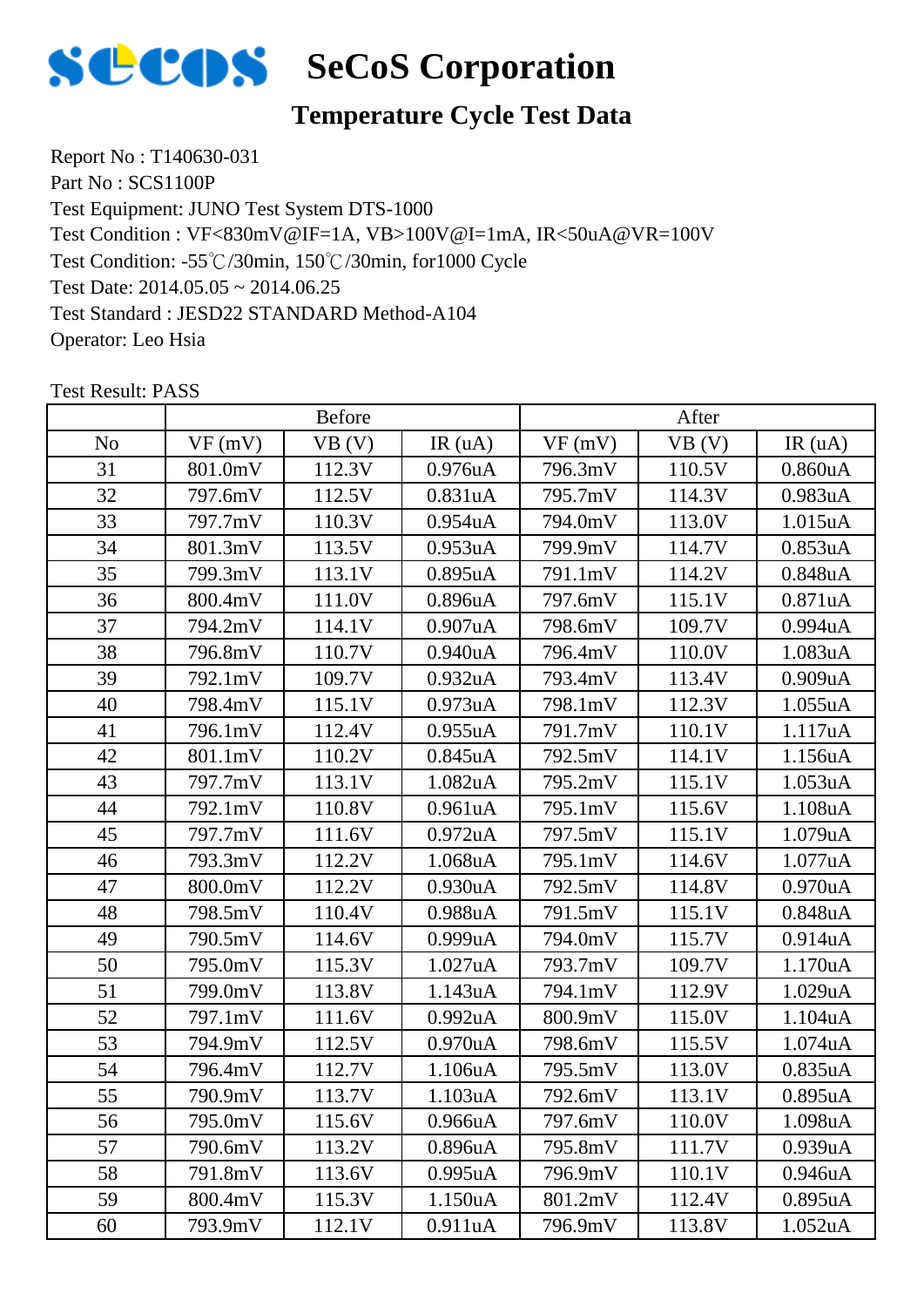

### **Temperature Cycle Test Data**

Report No : T140630-031 Part No : SCS1100P Test Equipment: JUNO Test System DTS-1000 Test Condition: -55℃/30min, 150℃/30min, for1000 Cycle Test Date: 2014.05.05 ~ 2014.06.25 Test Standard : JESD22 STANDARD Method-A104 Operator: Leo Hsia Test Condition : VF<830mV@IF=1A, VB>100V@I=1mA, IR<50uA@VR=100V

No |  $VF(mV)$  |  $VB(V)$  |  $IR(uA)$  |  $VF(mV)$  |  $VB(V)$  |  $IR(uA)$ Before After 61 792.8mV 115.2V 1.134uA 797.4mV 111.2V 0.959uA 62 796.2mV 114.5V 0.932uA 798.6mV 111.6V 0.947uA 63 792.1mV 112.1V 0.992uA 794.3mV 114.6V 0.905uA 64 794.9mV 110.8V 0.961uA 794.6mV 111.6V 0.959uA 65 801.1mV 115.5V 1.135uA 798.7mV 109.9V 1.045uA 66 797.4mV 115.6V 0.979uA 793.7mV 112.3V 1.139uA 67 | 792.3mV | 113.3V | 0.866uA | 792.7mV | 113.5V | 1.151uA 68 795.5mV 111.6V 1.142uA 796.5mV 113.9V 1.086uA 69 799.0mV 115.0V 0.857uA 798.7mV 113.9V 1.118uA 70 797.6mV 110.5V 0.963uA 796.1mV 112.4V 0.970uA 71 | 798.5mV | 113.0V | 0.945uA | 801.0mV | 110.7V | 1.130uA 72 798.7mV 109.7V 0.831uA 792.6mV 110.1V 0.986uA 73 795.9mV 111.3V 1.141uA 795.9mV 113.5V 1.014uA 74 795.9mV 112.7V 1.067uA 799.5mV 115.7V 0.848uA 75 796.5mV 114.3V 1.048uA 792.3mV 111.6V 1.001uA 76 795.2mV 109.8V 0.953uA 794.3mV 115.4V 1.028uA 77 | 796.2mV | 110.4V | 1.058uA | 800.4mV | 110.0V | 1.027uA

Test Result: PASS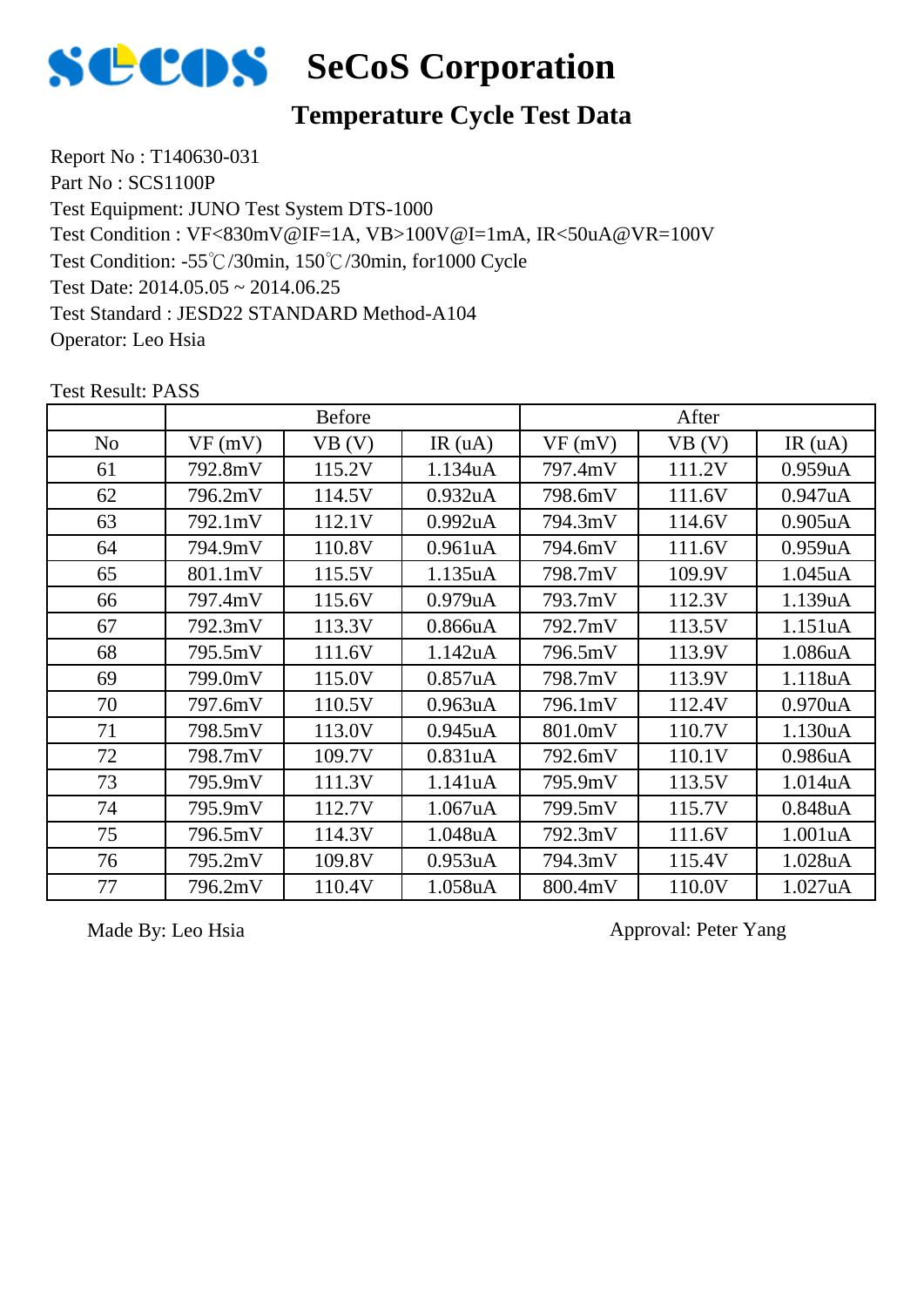

### **High Temperature High Humidity Test Data**

Report No : T140630-031 Part No : SCS1100P Test Equipment: JUNO Test System DTS-1000 Test Condition: 85±2℃, 85±5%RH, 1000Hrs Test Date: 2014.05.11 ~ 2014.06.23 Test Standard : JESD22 STANDARD Method-A101 Operator: Leo Hsia Test Condition : VF<830mV@IF=1A, VB>100V@I=1mA, IR<50uA@VR=100V

|                | <b>Before</b> |        |                      | After   |        |                      |
|----------------|---------------|--------|----------------------|---------|--------|----------------------|
| N <sub>o</sub> | VF(mV)        | VB (V) | IR(uA)               | VF(mV)  | VB (V) | IR(uA)               |
| 1              | 801.1mV       | 114.7V | 1.144uA              | 795.5mV | 111.9V | 0.858uA              |
| $\overline{2}$ | 801.1mV       | 113.2V | 1.147uA              | 795.8mV | 115.5V | $0.904$ u $A$        |
| 3              | 791.3mV       | 115.6V | 1.168uA              | 794.8mV | 112.9V | 1.121uA              |
| $\overline{4}$ | 790.6mV       | 111.8V | 1.115uA              | 797.6mV | 112.1V | 0.911uA              |
| 5              | 793.7mV       | 114.4V | 1.115uA              | 797.0mV | 110.7V | 0.884uA              |
| 6              | 792.3mV       | 113.6V | 0.891uA              | 794.1mV | 115.6V | 1.129uA              |
| $\overline{7}$ | 799.1mV       | 111.9V | 0.850 <sub>u</sub> A | 799.6mV | 112.4V | 1.152uA              |
| 8              | 791.4mV       | 115.1V | 1.130uA              | 801.2mV | 110.0V | 1.113uA              |
| 9              | 799.4mV       | 111.1V | 1.014 <sub>u</sub> A | 792.9mV | 115.2V | 0.943uA              |
| 10             | 796.3mV       | 112.5V | 1.020 <sub>u</sub> A | 796.5mV | 115.1V | 1.061uA              |
| 11             | 800.8mV       | 115.3V | 1.024uA              | 795.7mV | 113.7V | 1.099uA              |
| 12             | 793.2mV       | 109.5V | 0.990uA              | 791.7mV | 111.9V | 0.955uA              |
| 13             | 795.9mV       | 115.2V | 0.891uA              | 791.2mV | 109.6V | 1.151uA              |
| 14             | 799.5mV       | 113.6V | 1.168uA              | 790.9mV | 114.6V | 1.167uA              |
| 15             | 798.3mV       | 113.8V | 0.884uA              | 791.4mV | 109.7V | 0.944uA              |
| 16             | 794.9mV       | 110.5V | 1.076uA              | 801.3mV | 112.1V | 1.112uA              |
| 17             | 790.9mV       | 111.1V | 0.992uA              | 797.1mV | 111.4V | 1.162uA              |
| 18             | 794.9mV       | 114.4V | 0.861uA              | 796.8mV | 114.9V | 0.853uA              |
| 19             | 801.0mV       | 113.2V | 0.876uA              | 792.6mV | 114.5V | 1.037uA              |
| 20             | 801.4mV       | 111.8V | 1.146 <sub>u</sub> A | 791.6mV | 110.3V | 1.070uA              |
| 21             | 794.1mV       | 113.8V | 1.150uA              | 794.7mV | 112.0V | 0.957uA              |
| 22             | 792.3mV       | 112.9V | 1.131uA              | 791.8mV | 111.6V | 0.900uA              |
| 23             | 797.1mV       | 110.7V | 0.889uA              | 801.2mV | 114.4V | 0.997uA              |
| 24             | 790.5mV       | 113.4V | 1.060uA              | 795.2mV | 114.1V | 1.169uA              |
| 25             | 798.9mV       | 112.2V | 1.157uA              | 793.8mV | 111.6V | 0.960uA              |
| 26             | 796.2mV       | 114.9V | 0.940 <sub>u</sub> A | 799.6mV | 110.4V | 0.894 <sub>u</sub> A |
| 27             | 791.2mV       | 114.5V | 0.939uA              | 798.0mV | 110.1V | 1.105uA              |
| 28             | 798.0mV       | 112.7V | 1.118uA              | 798.0mV | 112.8V | 1.101uA              |
| 29             | 799.7mV       | 113.8V | 1.163uA              | 794.0mV | 113.9V | 1.125uA              |
| 30             | 796.3mV       | 112.6V | 0.913uA              | 796.4mV | 110.3V | 1.168uA              |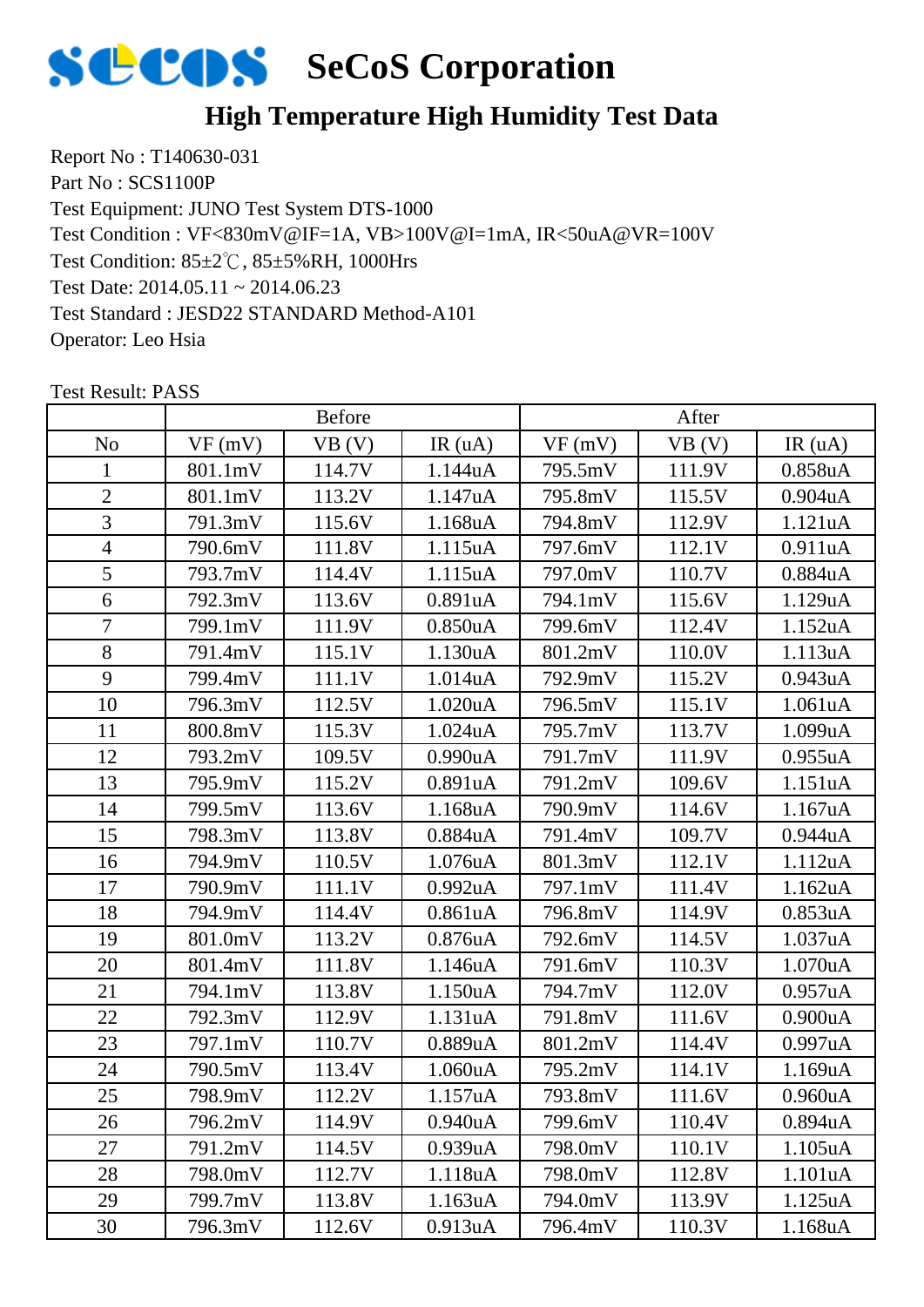

### **High Temperature High Humidity Test Data**

Report No : T140630-031 Part No : SCS1100P Test Equipment: JUNO Test System DTS-1000 Test Condition: 85±2℃, 85±5%RH, 1000Hrs Test Date: 2014.05.11 ~ 2014.06.23 Test Standard : JESD22 STANDARD Method-A101 Operator: Leo Hsia Test Condition : VF<830mV@IF=1A, VB>100V@I=1mA, IR<50uA@VR=100V

|                | <b>Before</b> |        |                      | After   |        |                      |
|----------------|---------------|--------|----------------------|---------|--------|----------------------|
| N <sub>o</sub> | VF(mV)        | VB(V)  | IR(uA)               | VF(mV)  | VB (V) | IR(uA)               |
| 31             | 794.6mV       | 112.3V | 1.112uA              | 798.2mV | 115.6V | 1.106uA              |
| 32             | 793.0mV       | 115.1V | 1.166uA              | 791.3mV | 111.6V | 1.028uA              |
| 33             | 799.0mV       | 110.8V | 1.144uA              | 793.6mV | 113.6V | 0.945 <sub>u</sub> A |
| 34             | 791.4mV       | 112.6V | 0.860 <sub>u</sub> A | 800.6mV | 111.4V | 1.117uA              |
| 35             | 794.4mV       | 112.2V | 1.050uA              | 793.7mV | 109.7V | 0.891uA              |
| 36             | 795.6mV       | 114.2V | 0.897uA              | 795.5mV | 115.1V | 1.020uA              |
| 37             | 796.4mV       | 112.8V | 0.838uA              | 792.7mV | 113.0V | 1.140uA              |
| 38             | 801.1mV       | 114.1V | 0.878uA              | 799.9mV | 111.3V | 0.854 <sub>u</sub> A |
| 39             | 790.5mV       | 112.6V | 0.967uA              | 791.0mV | 112.0V | 1.155uA              |
| 40             | 792.3mV       | 113.4V | $0.870$ u $A$        | 801.1mV | 110.2V | 1.104uA              |
| 41             | 793.9mV       | 109.5V | 0.843uA              | 792.2mV | 112.1V | 0.962 <sub>u</sub> A |
| 42             | 790.8mV       | 111.4V | 0.959uA              | 800.3mV | 111.6V | 0.984uA              |
| 43             | 801.3mV       | 109.6V | 0.999uA              | 791.6mV | 113.4V | 1.029uA              |
| 44             | 792.8mV       | 115.1V | 0.846 <sub>u</sub> A | 799.4mV | 109.9V | 1.002uA              |
| 45             | 797.1mV       | 112.6V | 1.064 <sub>u</sub> A | 792.4mV | 113.4V | 0.996uA              |
| 46             | 800.1mV       | 110.1V | 0.830uA              | 791.5mV | 110.7V | 1.156uA              |
| 47             | 794.1mV       | 110.9V | 0.999uA              | 796.2mV | 110.9V | 1.131uA              |
| 48             | 800.5mV       | 110.0V | 1.137uA              | 795.8mV | 112.4V | 0.949uA              |
| 49             | 801.2mV       | 114.2V | 0.838uA              | 793.1mV | 113.7V | 0.857uA              |
| 50             | 792.4mV       | 113.0V | 1.137uA              | 790.5mV | 111.3V | 1.032 <sub>u</sub> A |
| 51             | 794.0mV       | 110.8V | 1.075uA              | 800.6mV | 114.9V | 1.118uA              |
| 52             | 798.8mV       | 112.2V | 1.150uA              | 793.1mV | 114.2V | 0.942 <sub>u</sub> A |
| 53             | 798.5mV       | 109.5V | 0.997uA              | 793.5mV | 112.4V | 1.004uA              |
| 54             | 791.3mV       | 111.3V | 1.137uA              | 797.7mV | 112.4V | 1.005uA              |
| 55             | 798.1mV       | 109.4V | 1.010uA              | 795.7mV | 114.9V | 0.980uA              |
| 56             | 794.2mV       | 111.3V | 1.002 <sub>u</sub> A | 798.7mV | 114.2V | 0.891uA              |
| 57             | 793.3mV       | 115.6V | 0.983 <sub>u</sub> A | 790.8mV | 110.7V | 0.945 <sub>u</sub> A |
| 58             | 793.8mV       | 113.2V | 1.068uA              | 797.2mV | 109.9V | 1.111uA              |
| 59             | 797.9mV       | 109.4V | 0.948uA              | 792.8mV | 115.4V | 1.103uA              |
| 60             | 799.2mV       | 113.8V | 0.828uA              | 791.2mV | 113.2V | 0.908 <sub>u</sub> A |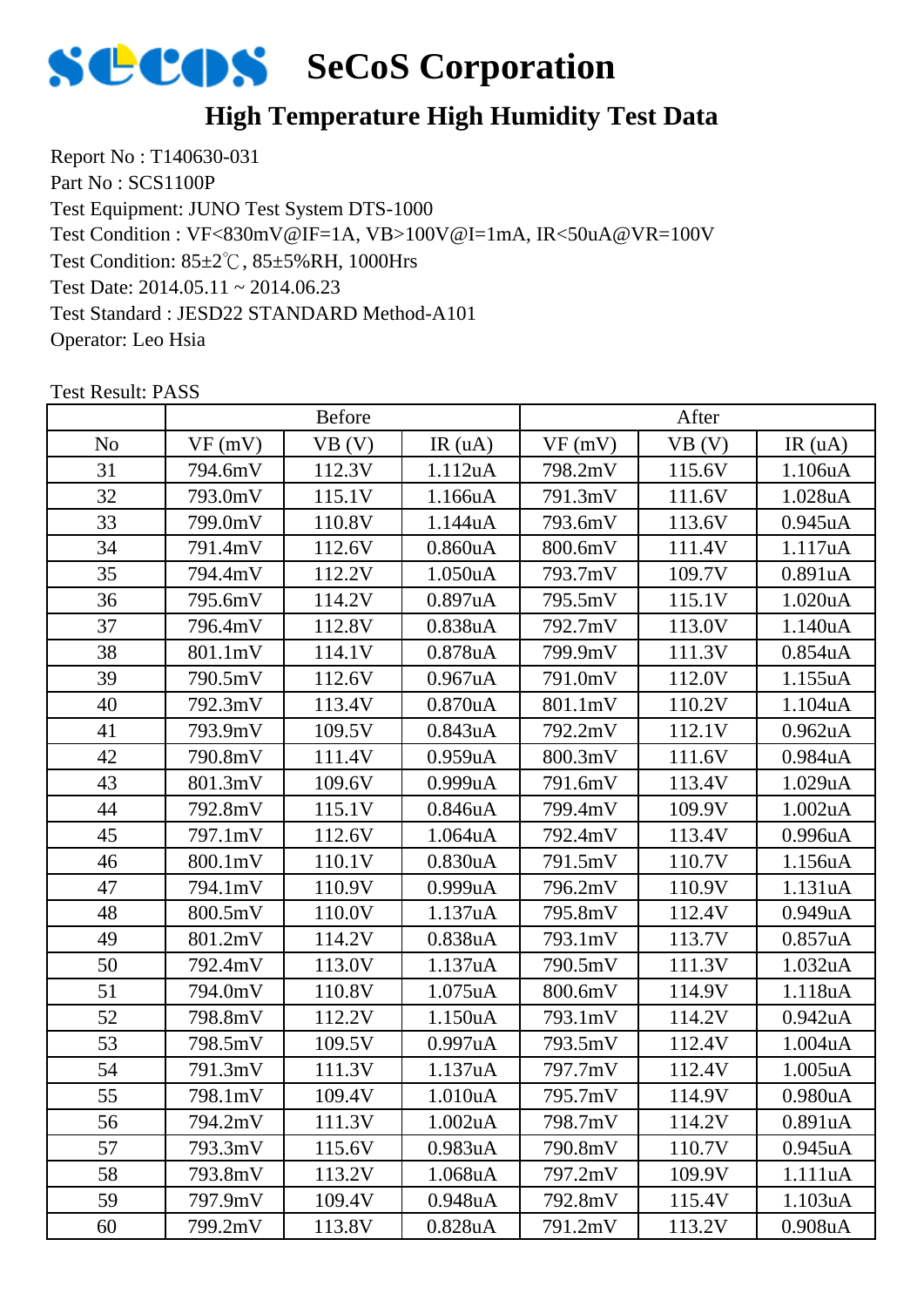

### **High Temperature High Humidity Test Data**

Report No : T140630-031 Part No : SCS1100P Test Equipment: JUNO Test System DTS-1000 Test Condition: 85±2℃, 85±5%RH, 1000Hrs Test Date: 2014.05.11 ~ 2014.06.23 Test Standard : JESD22 STANDARD Method-A101 Operator: Leo Hsia Test Condition : VF<830mV@IF=1A, VB>100V@I=1mA, IR<50uA@VR=100V

|                | <b>Before</b> |        |                      | After   |        |                      |
|----------------|---------------|--------|----------------------|---------|--------|----------------------|
| N <sub>0</sub> | VF(mV)        | VB (V) | IR(uA)               | VF(mV)  | VB (V) | IR(uA)               |
| 61             | 790.6mV       | 113.1V | 1.149uA              | 800.2mV | 113.8V | 0.963 <sub>u</sub> A |
| 62             | 798.8mV       | 110.4V | 1.151uA              | 796.4mV | 112.1V | 0.851uA              |
| 63             | 792.4mV       | 114.9V | 1.124uA              | 799.0mV | 112.9V | 1.148uA              |
| 64             | 799.4mV       | 109.5V | 0.868uA              | 797.4mV | 109.6V | 1.081uA              |
| 65             | 798.9mV       | 113.9V | 0.963 <sub>u</sub> A | 795.6mV | 113.4V | 0.842uA              |
| 66             | 797.0mV       | 109.9V | 1.099uA              | 793.6mV | 113.4V | 1.033uA              |
| 67             | 791.7mV       | 115.5V | 1.042uA              | 797.0mV | 109.7V | 0.903uA              |
| 68             | 798.3mV       | 112.7V | 0.938 <sub>u</sub> A | 796.5mV | 109.5V | 0.929uA              |
| 69             | 793.9mV       | 112.2V | 1.170uA              | 791.5mV | 111.5V | 1.048uA              |
| 70             | 791.7mV       | 113.7V | 1.050 <sub>u</sub> A | 794.4mV | 112.3V | 0.944uA              |
| 71             | 798.5mV       | 113.5V | 0.898 <sub>u</sub> A | 794.8mV | 111.7V | 0.874 <sub>u</sub> A |
| 72             | 795.4mV       | 110.6V | 0.857uA              | 798.9mV | 110.4V | 0.859uA              |
| 73             | 798.4mV       | 113.6V | 1.078uA              | 798.2mV | 109.6V | 0.925uA              |
| 74             | 794.6mV       | 115.2V | 0.956 <sub>u</sub> A | 799.5mV | 110.6V | 1.064uA              |
| 75             | 792.2mV       | 114.7V | 1.168uA              | 798.7mV | 112.1V | 0.902 <sub>u</sub> A |
| 76             | 797.5mV       | 113.6V | 1.100uA              | 794.9mV | 115.1V | 1.166uA              |
| 77             | 796.1mV       | 112.3V | $0.875$ uA           | 795.4mV | 115.4V | 0.927uA              |

Test Result: PASS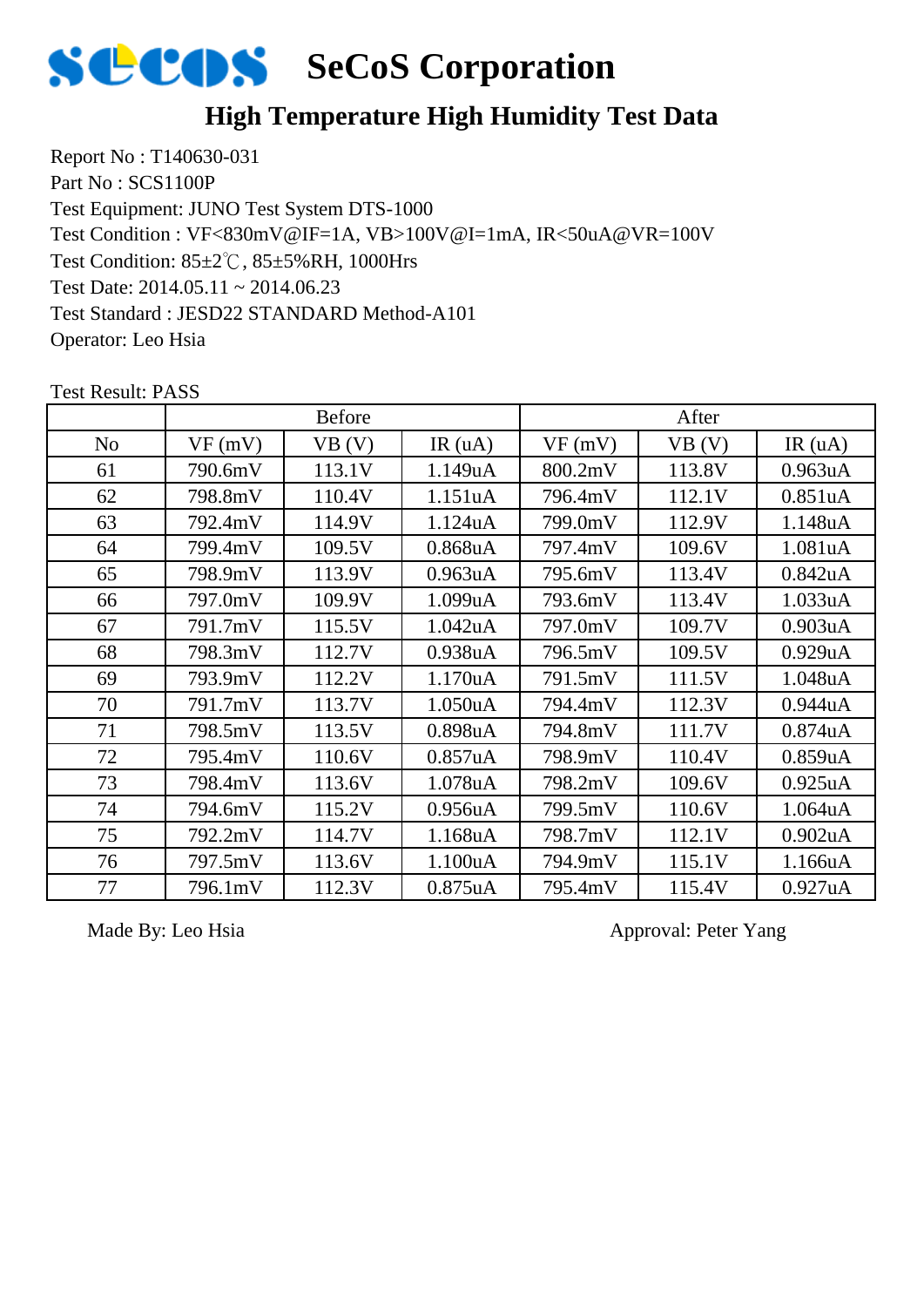

### **High Temper High Humidity Reverse Bies Test Data**

Report No : T140630-031 Part No : SCS1100P Test Equipment: JUNO Test System DTS-1000 Test Condition: 85±2℃, 85±5%RH, 1000Hrs Test Date: 2014.05.11 ~ 2014.06.23 Test Standard : JESD22 STANDARD Method-A101 Operator: Leo Hsia Test Condition : VF<830mV@IF=1A, VB>100V@I=1mA, IR<50uA@VR=100V

|                | <b>Before</b> |        |                      | After   |        |                      |
|----------------|---------------|--------|----------------------|---------|--------|----------------------|
| N <sub>o</sub> | VF(mV)        | VB (V) | IR(uA)               | VF(mV)  | VB (V) | IR(uA)               |
|                | 796.6mV       | 114.8V | 0.866uA              | 793.5mV | 115.0V | 0.959uA              |
| $\mathbf{2}$   | 799.7mV       | 110.6V | 1.034uA              | 793.7mV | 111.1V | 0.972 <sub>u</sub> A |
| 3              | 793.9mV       | 112.8V | 0.942 <sub>u</sub> A | 799.5mV | 110.8V | 1.069uA              |
| $\overline{4}$ | 800.6mV       | 114.9V | 1.112uA              | 792.6mV | 111.9V | 0.892uA              |
| 5              | 801.1mV       | 110.4V | 1.113uA              | 797.1mV | 109.6V | $0.872$ uA           |
| 6              | 798.3mV       | 110.8V | 1.020uA              | 791.6mV | 112.1V | 0.998uA              |
| $\overline{7}$ | 796.7mV       | 111.3V | 1.063uA              | 790.5mV | 113.8V | 1.016uA              |
| 8              | 792.3mV       | 110.7V | $0.865$ uA           | 800.2mV | 112.7V | 0.839uA              |
| 9              | 801.0mV       | 112.2V | 1.094uA              | 792.3mV | 109.4V | 0.834uA              |
| 10             | 796.9mV       | 114.7V | 0.969uA              | 798.1mV | 113.7V | 1.033uA              |
| 11             | 799.5mV       | 113.1V | 0.982 <sub>u</sub> A | 793.7mV | 109.4V | 1.120uA              |
| 12             | 793.2mV       | 112.5V | 0.893uA              | 797.9mV | 112.8V | 1.094uA              |
| 13             | 800.7mV       | 111.1V | 1.039uA              | 790.6mV | 109.8V | 1.013uA              |
| 14             | 795.6mV       | 110.1V | 0.958uA              | 797.1mV | 112.8V | 0.887uA              |
| 15             | 794.2mV       | 110.4V | 0.972 <sub>u</sub> A | 797.4mV | 115.6V | 0.967uA              |
| 16             | 799.6mV       | 115.7V | $0.865$ uA           | 790.8mV | 111.1V | 0.903uA              |
| 17             | 797.7mV       | 113.5V | 1.155uA              | 796.2mV | 112.8V | 1.114uA              |
| 18             | 795.6mV       | 109.5V | 1.023uA              | 800.9mV | 113.7V | 1.056uA              |
| 19             | 793.2mV       | 112.5V | 1.002uA              | 790.7mV | 109.9V | 1.036uA              |
| 20             | 800.0mV       | 115.4V | 1.168uA              | 797.0mV | 113.5V | 1.157uA              |
| 21             | 790.8mV       | 114.9V | 0.884uA              | 798.0mV | 113.5V | 0.883uA              |
| 22             | 795.8mV       | 113.4V | 1.008uA              | 793.0mV | 114.3V | 0.922uA              |
| 23             | 793.6mV       | 111.2V | 1.062uA              | 793.3mV | 112.8V | 0.858uA              |
| 24             | 794.3mV       | 110.1V | 1.028uA              | 793.9mV | 115.5V | 1.084uA              |
| 25             | 796.8mV       | 112.7V | 0.840uA              | 800.2mV | 110.3V | 1.096uA              |
| 26             | 792.0mV       | 115.1V | 1.048uA              | 793.6mV | 112.5V | 1.072 <sub>u</sub> A |
| 27             | 793.2mV       | 111.0V | 1.112uA              | 793.6mV | 114.2V | 0.983 <sub>u</sub> A |
| 28             | 792.9mV       | 109.8V | 1.029uA              | 793.0mV | 112.5V | 0.864uA              |
| 29             | 799.8mV       | 113.1V | 1.082uA              | 795.1mV | 110.8V | 1.075 <sub>u</sub> A |
| 30             | 793.6mV       | 110.3V | 1.132uA              | 800.0mV | 111.9V | 0.989uA              |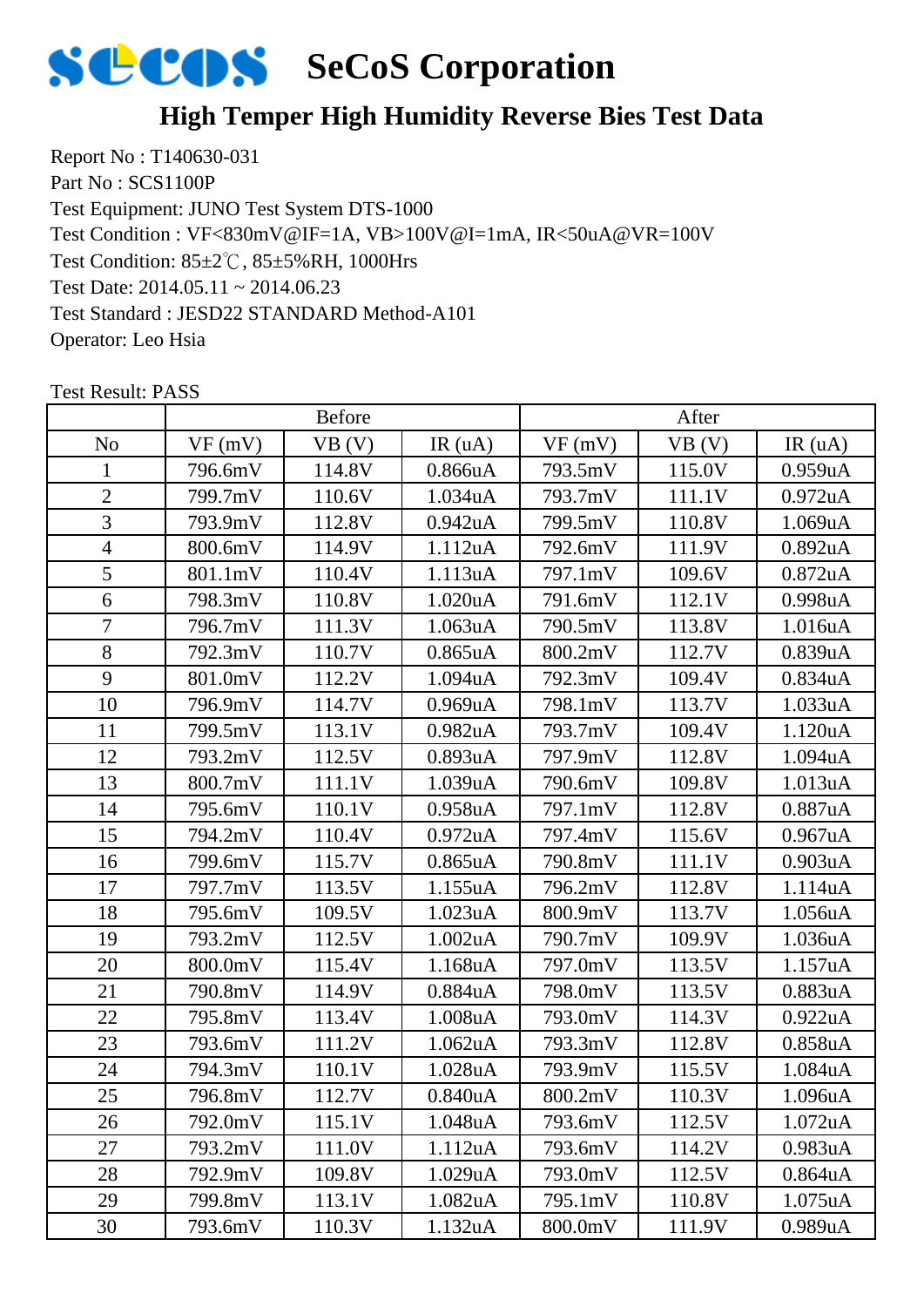

### **High Temper High Humidity Reverse Bies Test Data**

Report No : T140630-031 Part No : SCS1100P Test Equipment: JUNO Test System DTS-1000 Test Condition: 85±2℃, 85±5%RH, 1000Hrs Test Date: 2014.05.11 ~ 2014.06.23 Test Standard : JESD22 STANDARD Method-A101 Operator: Leo Hsia Test Condition : VF<830mV@IF=1A, VB>100V@I=1mA, IR<50uA@VR=100V

|                | <b>Before</b> |        |                      | After   |        |                      |
|----------------|---------------|--------|----------------------|---------|--------|----------------------|
| N <sub>o</sub> | VF(mV)        | VB (V) | IR(uA)               | VF(mV)  | VB (V) | IR(uA)               |
| 31             | 801.4mV       | 115.5V | 1.108uA              | 792.9mV | 111.7V | 1.024 <sub>u</sub> A |
| 32             | 798.3mV       | 111.4V | 0.964 <sub>u</sub> A | 800.4mV | 115.1V | 0.958 <sub>u</sub> A |
| 33             | 800.5mV       | 109.8V | 0.882 <sub>u</sub> A | 796.9mV | 110.5V | 1.080uA              |
| 34             | 792.4mV       | 110.6V | 0.938uA              | 794.1mV | 110.8V | 0.930uA              |
| 35             | 790.8mV       | 110.7V | 1.022uA              | 793.7mV | 109.5V | 0.994uA              |
| 36             | 798.8mV       | 109.7V | 1.106uA              | 795.5mV | 112.1V | 1.067uA              |
| 37             | 793.3mV       | 113.3V | 0.944uA              | 798.8mV | 113.6V | 1.103uA              |
| 38             | 794.0mV       | 111.3V | 1.086uA              | 790.4mV | 115.4V | 0.874 <sub>u</sub> A |
| 39             | 793.9mV       | 112.8V | 1.092uA              | 799.9mV | 109.6V | 0.907uA              |
| 40             | 801.2mV       | 113.8V | 0.872 <sub>u</sub> A | 791.9mV | 113.5V | 0.998uA              |
| 41             | 800.1mV       | 110.3V | 1.065uA              | 794.6mV | 111.7V | 0.902 <sub>u</sub> A |
| 42             | 793.1mV       | 111.1V | 0.988uA              | 800.9mV | 110.8V | 0.889uA              |
| 43             | 797.3mV       | 113.9V | 0.890 <sub>u</sub> A | 791.6mV | 115.4V | 0.965 <sub>u</sub> A |
| 44             | 792.1mV       | 112.6V | 0.954 <sub>u</sub> A | 792.9mV | 114.8V | 0.828uA              |
| 45             | 792.4mV       | 112.9V | 1.142uA              | 792.3mV | 112.3V | 1.065 <sub>u</sub> A |
| 46             | 790.9mV       | 111.0V | 1.143uA              | 791.8mV | 115.4V | 1.056uA              |
| 47             | 794.4mV       | 111.0V | 1.004uA              | 799.1mV | 111.9V | 0.959uA              |
| 48             | 796.0mV       | 115.4V | 1.087uA              | 794.8mV | 111.8V | 0.888uA              |
| 49             | 791.8mV       | 110.8V | 0.835uA              | 799.9mV | 112.9V | 1.080uA              |
| 50             | 798.4mV       | 112.8V | 0.827uA              | 798.5mV | 113.7V | 0.897uA              |
| 51             | 795.9mV       | 112.6V | 0.901uA              | 799.2mV | 112.3V | 1.113uA              |
| 52             | 794.1mV       | 114.4V | 1.073uA              | 801.2mV | 111.9V | 0.897uA              |
| 53             | 796.5mV       | 111.9V | 1.132uA              | 795.7mV | 110.3V | 1.076uA              |
| 54             | 795.4mV       | 111.4V | 0.979uA              | 794.0mV | 111.8V | 1.136uA              |
| 55             | 791.6mV       | 110.2V | 0.867uA              | 799.5mV | 113.2V | 0.913uA              |
| 56             | 795.3mV       | 111.6V | 1.134uA              | 795.2mV | 112.0V | 0.873 <sub>u</sub> A |
| 57             | 790.4mV       | 115.5V | 0.893uA              | 801.4mV | 114.6V | 0.953uA              |
| 58             | 799.4mV       | 110.2V | 0.950 <sub>u</sub> A | 798.7mV | 112.0V | 0.990uA              |
| 59             | 792.0mV       | 114.8V | 0.949uA              | 794.8mV | 115.0V | 1.062 <sub>u</sub> A |
| 60             | 796.7mV       | 112.9V | 1.102uA              | 797.0mV | 115.0V | 1.154uA              |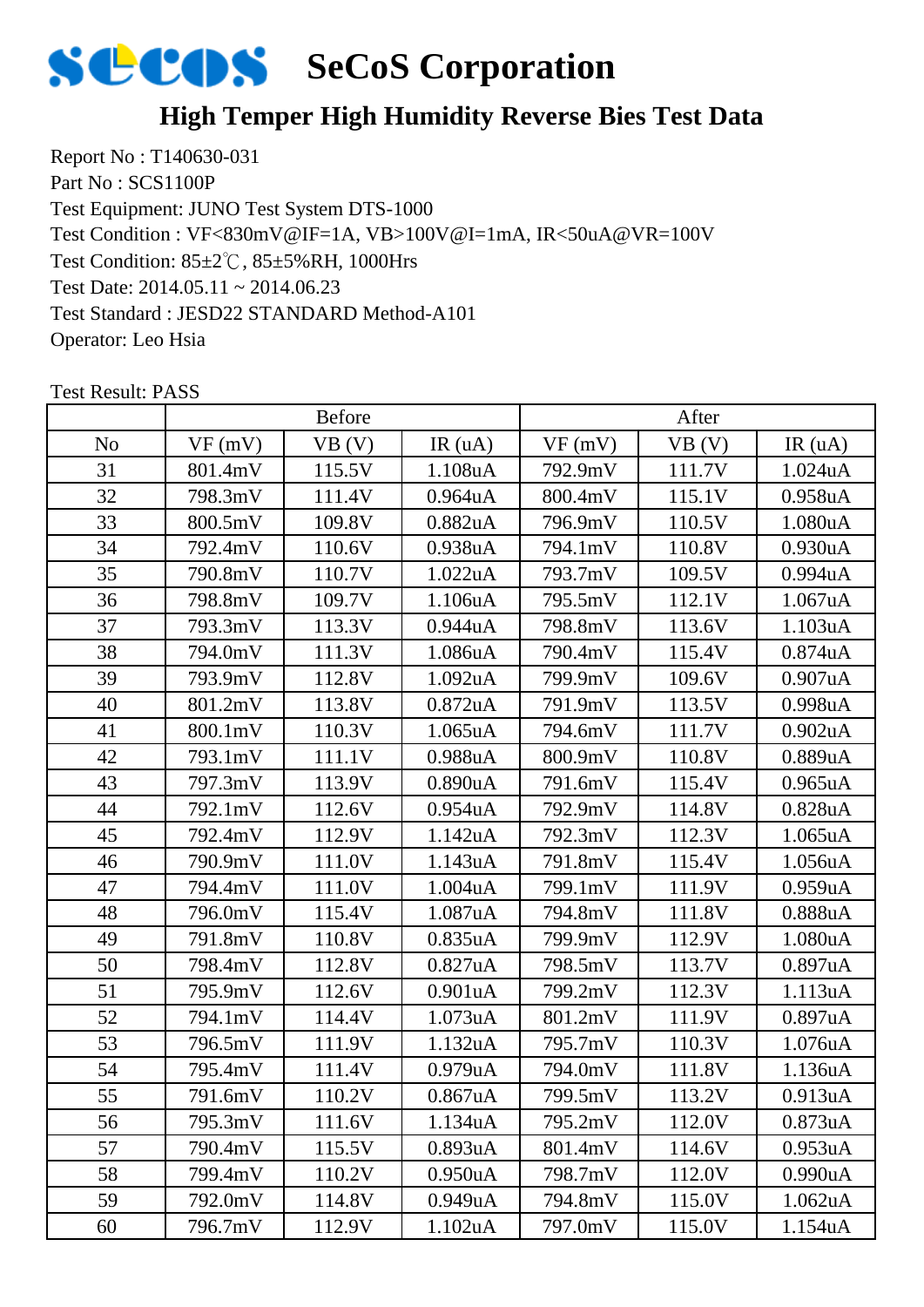

### **High Temper High Humidity Reverse Bies Test Data**

Report No : T140630-031 Part No : SCS1100P Test Equipment: JUNO Test System DTS-1000 Test Condition: 85±2℃, 85±5%RH, 1000Hrs Test Date: 2014.05.11 ~ 2014.06.23 Test Standard : JESD22 STANDARD Method-A101 Operator: Leo Hsia Test Condition : VF<830mV@IF=1A, VB>100V@I=1mA, IR<50uA@VR=100V

|                | <b>Before</b> |        |                      | After   |        |                      |
|----------------|---------------|--------|----------------------|---------|--------|----------------------|
| N <sub>0</sub> | VF(mV)        | VB(V)  | IR(uA)               | VF(mV)  | VB (V) | IR(uA)               |
| 61             | 791.5mV       | 113.9V | 1.169uA              | 794.1mV | 115.4V | 0.926 <sub>u</sub> A |
| 62             | 799.8mV       | 115.2V | 0.951uA              | 791.8mV | 111.7V | 0.960 <sub>u</sub> A |
| 63             | 796.8mV       | 110.2V | 0.899uA              | 799.0mV | 114.1V | 1.141uA              |
| 64             | 791.8mV       | 112.9V | 1.031uA              | 795.2mV | 112.4V | 0.932uA              |
| 65             | 790.8mV       | 111.5V | 0.986uA              | 794.4mV | 110.0V | 1.135uA              |
| 66             | 796.3mV       | 111.9V | 1.060uA              | 795.4mV | 110.9V | 0.910 <sub>u</sub> A |
| 67             | 795.1mV       | 109.9V | 1.067uA              | 797.3mV | 110.2V | 0.951uA              |
| 68             | 790.3mV       | 110.4V | 0.945 <sub>u</sub> A | 794.7mV | 115.2V | 1.110uA              |
| 69             | 793.4mV       | 115.1V | 0.984 <sub>u</sub> A | 791.2mV | 111.7V | 0.855uA              |
| 70             | 799.9mV       | 114.2V | 0.926 <sub>u</sub> A | 793.5mV | 112.7V | 0.971uA              |
| 71             | 799.2mV       | 111.6V | 0.908 <sub>u</sub> A | 801.5mV | 115.4V | 1.131uA              |
| 72             | 800.4mV       | 114.8V | 1.169uA              | 797.1mV | 111.1V | 1.045uA              |
| 73             | 795.7mV       | 112.7V | 1.016uA              | 799.6mV | 113.9V | 0.883uA              |
| 74             | 795.9mV       | 110.3V | 1.135uA              | 790.8mV | 114.5V | 0.853uA              |
| 75             | 791.2mV       | 109.8V | 0.860 <sub>u</sub> A | 794.7mV | 111.5V | 0.906 <sub>u</sub> A |
| 76             | 796.8mV       | 111.0V | $0.868$ uA           | 799.8mV | 114.6V | 1.041uA              |
| 77             | 798.5mV       | 115.7V | 1.167uA              | 794.2mV | 109.5V | 1.112uA              |

Test Result: PASS